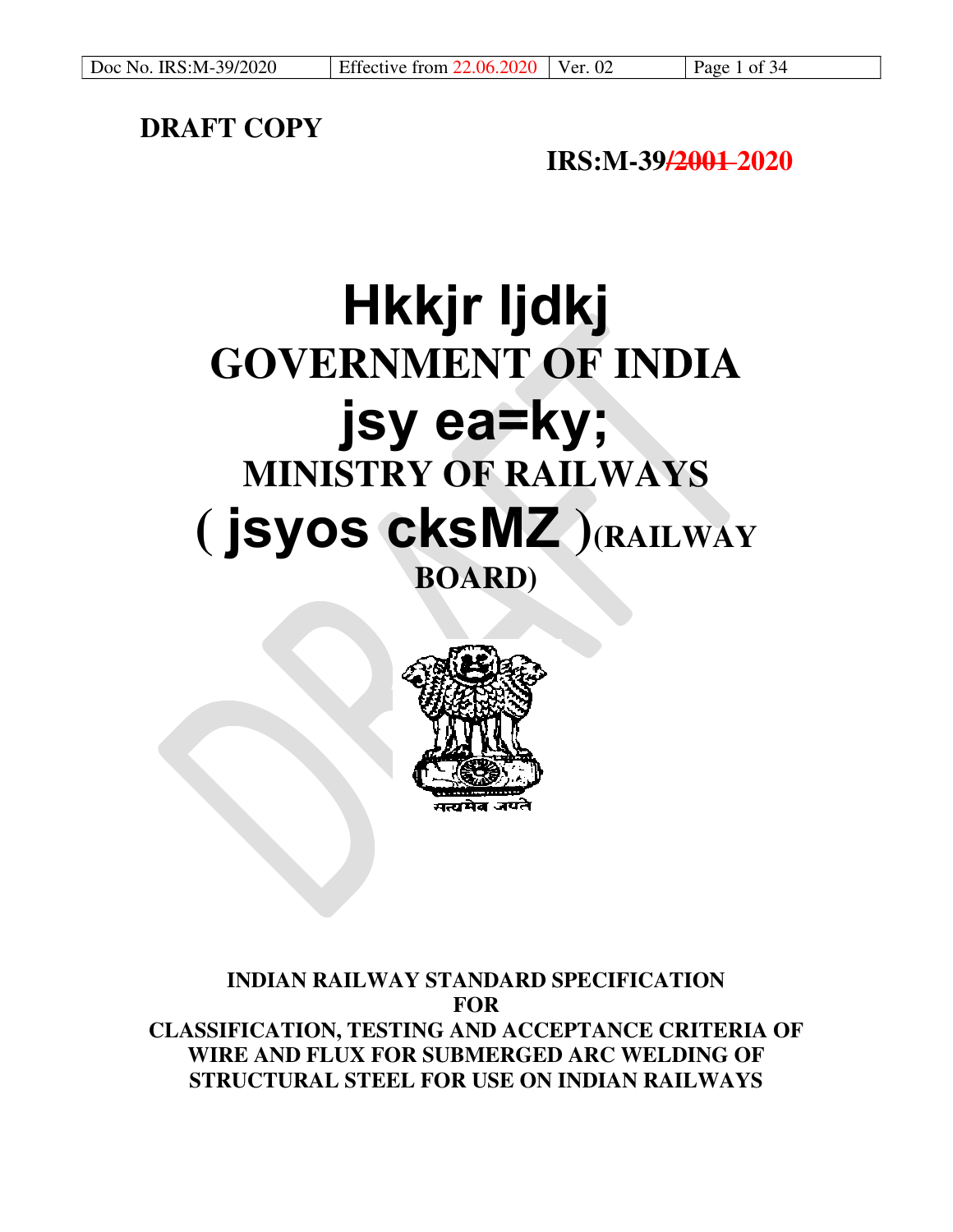| Doc No. IRS:M-39/2020<br>Effective from $22.06.2020$ Ver. 02<br>Page 2 of $34$ |  |
|--------------------------------------------------------------------------------|--|
|--------------------------------------------------------------------------------|--|

**Price: Rs. 2100/- only**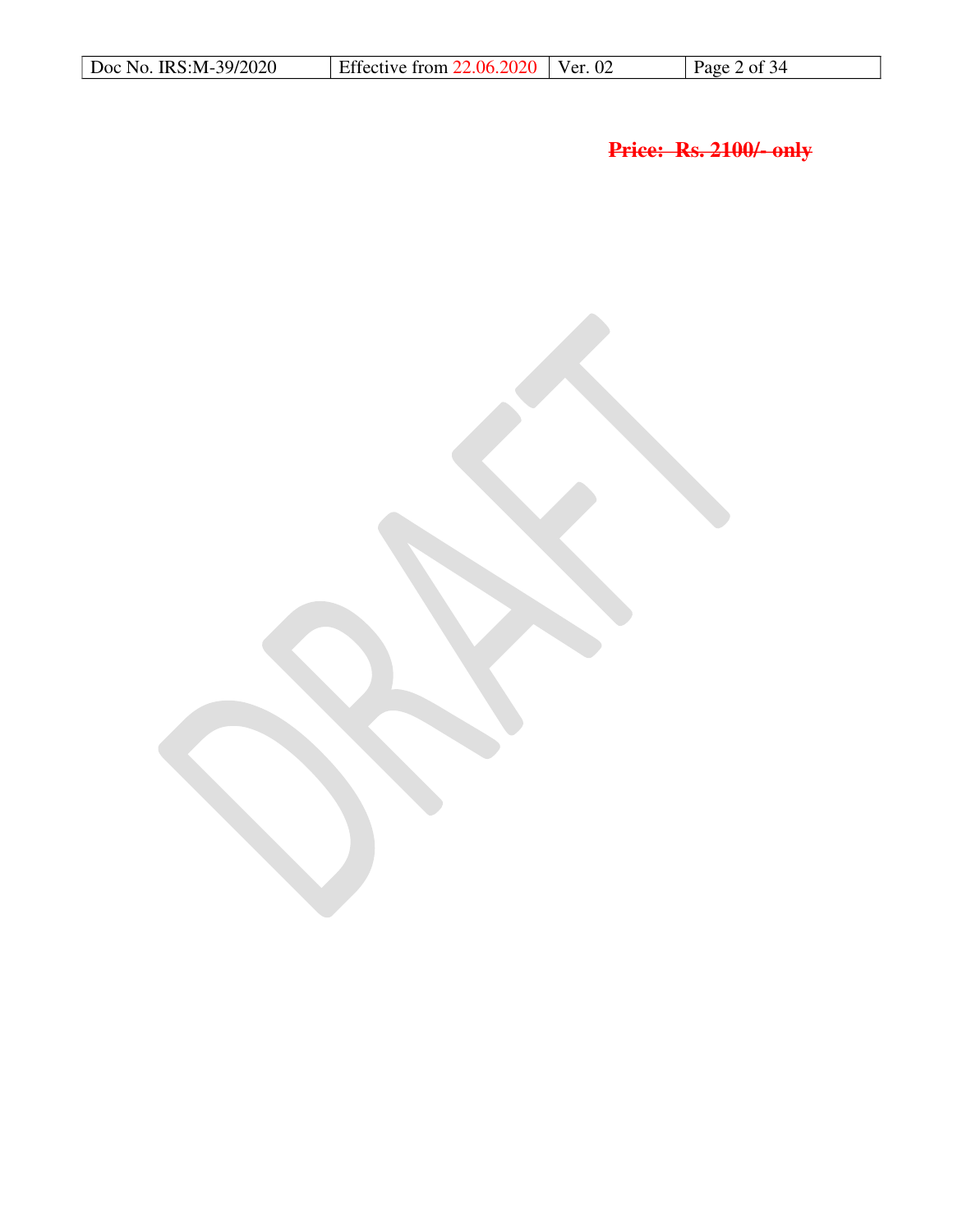**IRS:M-39- 2020** 

# **Indian Railway Standard Specification for classification, Testing and Acceptance Criteria of Wire and flux for Submerged Arc Welding of Structural Steel for use on Indian Railways**

# **O. FOREWORD**

0.1 This specification is issued under the fixed Serial No. M.39, the final number indicates the year of original adoption as standard, or in the case of revision, the year of last revision.

# **ADOPTED 1968: REVISED 2020**

- 0.2 This specification is issued to facilitate assessment and procurement of wire and flux by Indian Railways for welding of structural steels in place of existing IRS **M: 39-68.**
- 0.3 In earlier IRS:M39, wire-flux combinations were taken into consideration. In this version, wire and flux have been delinked to the extent that approval and procurement of both can be done separately.
- 0.4 In earlier specification, the impact value of weld deposit of wire flux combinations was specified at  $27 \pm 2$ °C. During this span of 32 years, Indian Railways has introduced many fast moving trains like Rajdhani and Shatabdi Express and expanded its network in colder regions. Occasionally cracks are being reported in the welded area. To combat this, minimum impact value requirement of the weldment has been specified at  $-20^{\circ}$ C in this specification.
- 0.5 In this specification, three more grades have been added for joining high tensile steels, steels to ASTM 516 Gr.70 and weather resistant steels to IRS M-41 & 42. All the grades have been made suitable for two run and multirun welding. Radiographic quality has been mandatory for all the grades.
- 0.6 In Table-1 of this specification reference has been made to MMAW electrodes of IRS M-28-2001 in Column 4. This has been provided for direct co-relation and interchangeability.
- 0.7 Packing conditions for both wire and flux have been incorporated in Clause 4.4 and 5.6. The same has been kept as requirement of acceptance also.
- 0.8 In framing this specification, guidance from the following specification has been taken:
	- (i) IS: 3613-1993 (Acceptance tests for wire-flux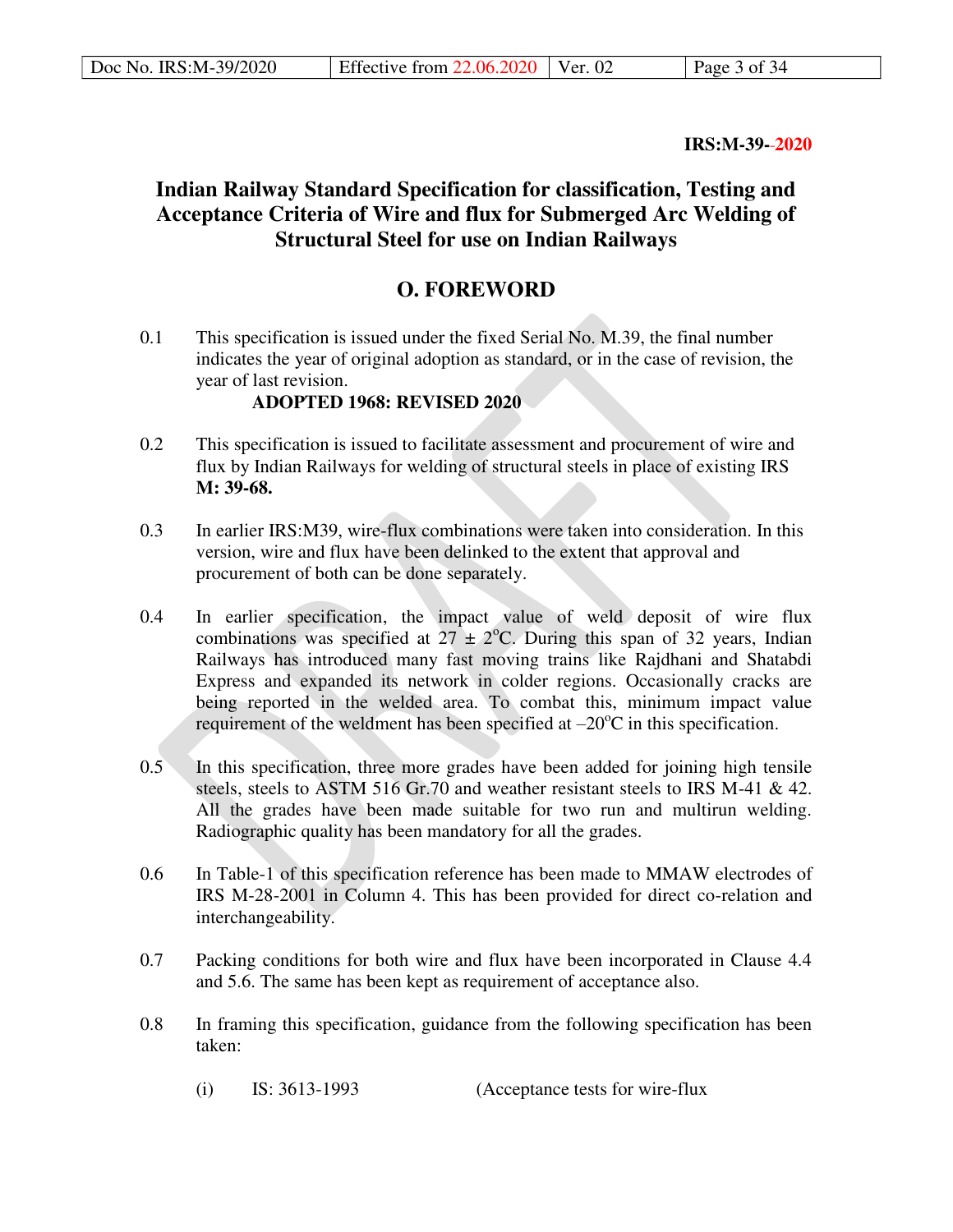| Doc No. IRS:M-39/2020 | Effective from $22.06.2020$   Ver. 02 |  | $\vert$ Page 4 of 34 |
|-----------------------|---------------------------------------|--|----------------------|
|-----------------------|---------------------------------------|--|----------------------|

combinations for Submerged Arc Welding) (ii) IS: 7280-1997 (Bare wire electrodes for Submerged Arc Welding of Structural steels) (iii) AWS-AA5.17-1977 (Bare Carbon steel electrodes and flux for Submerged Arc Welding). (iv) AWS-A5.23-1990 (Low alloy steel electrodes and fluxes for Submerged Arc Welding)

- 0.9 Wherever a reference to any other standard appears in this specification, it shall be taken as a reference to the latest version of that standard.
- 0.10 For the purpose of deciding whether a particular requirement of this standard is complied with the final value, observed or calculated, expressing the result of a test or analysis shall be rounded off in accordance with IS: 2-1960 'Rules for rounding off numerical values (revised)'. The number of significant places retained in the rounded off values shall be the same as that of the specified value in this standard.

# **1.0 Scope:**

This standard lays down the classification, acceptance requirements and procedure for selection and testing of different grades of wire and flux manufactured indigenously for the use on Indian Railways.

# **2.0 Definition:**

- 2.1 **Manufacturer** means the indigenous unit manufacturing the Submerged Arc Welding fluxes, wires or wire-flux combinations. A manufacturer must have complete infrastructure required for production along with quality control facilities. All the facilities must be located in single premises under its ownership dedicated for production of subject items.
- 2.2 **Sister Concern** means a separate production unit of the same concern or separate production unit under the same administrative control. Each such unit located in different premises will be treated as different firm.
- 2.3 **Approving authority** means Director General (M&C), R.D.S.O., Lucknow or his representative.
- **3. Classification:**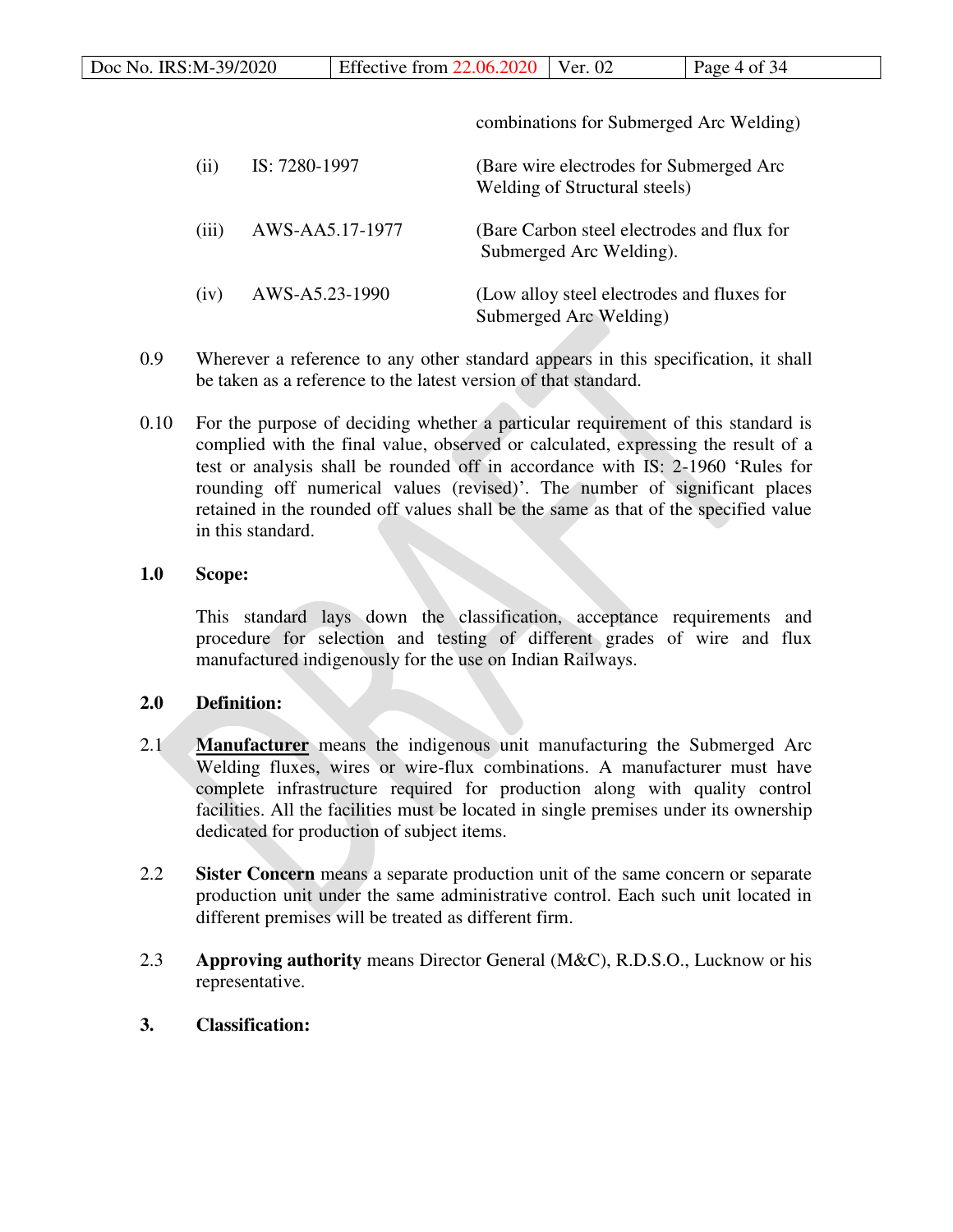| Doc No. IRS:M-39/2020 | Effective from $22.06.2020$ Ver. 02 |  | Page 5 of $34$ |
|-----------------------|-------------------------------------|--|----------------|
|-----------------------|-------------------------------------|--|----------------|

- 3.1 The wire-flux combinations are classified into five classes i.e. I, II, III, IV & V depending upon the type of structural steel to be welded. The purpose for which each class of wire-flux combination is to be used is given in **Table.1**
- 3.2 The wire has been classified in five grades, namely **W-1** to **W-5.**
- 3.3 The flux has been classified in five grades, namely **F-1** to **F-5**.
- 3.4 When wire and flux combination of same grade i.e. W-1 & F-1 or W-5 & F-5 is used in combination, the weldment shall have the properties of the respective IRS class i.e. class-I or class V. Interchanging the grades of wire or flux is not permitted. However, a flux may be approved in more than one grade.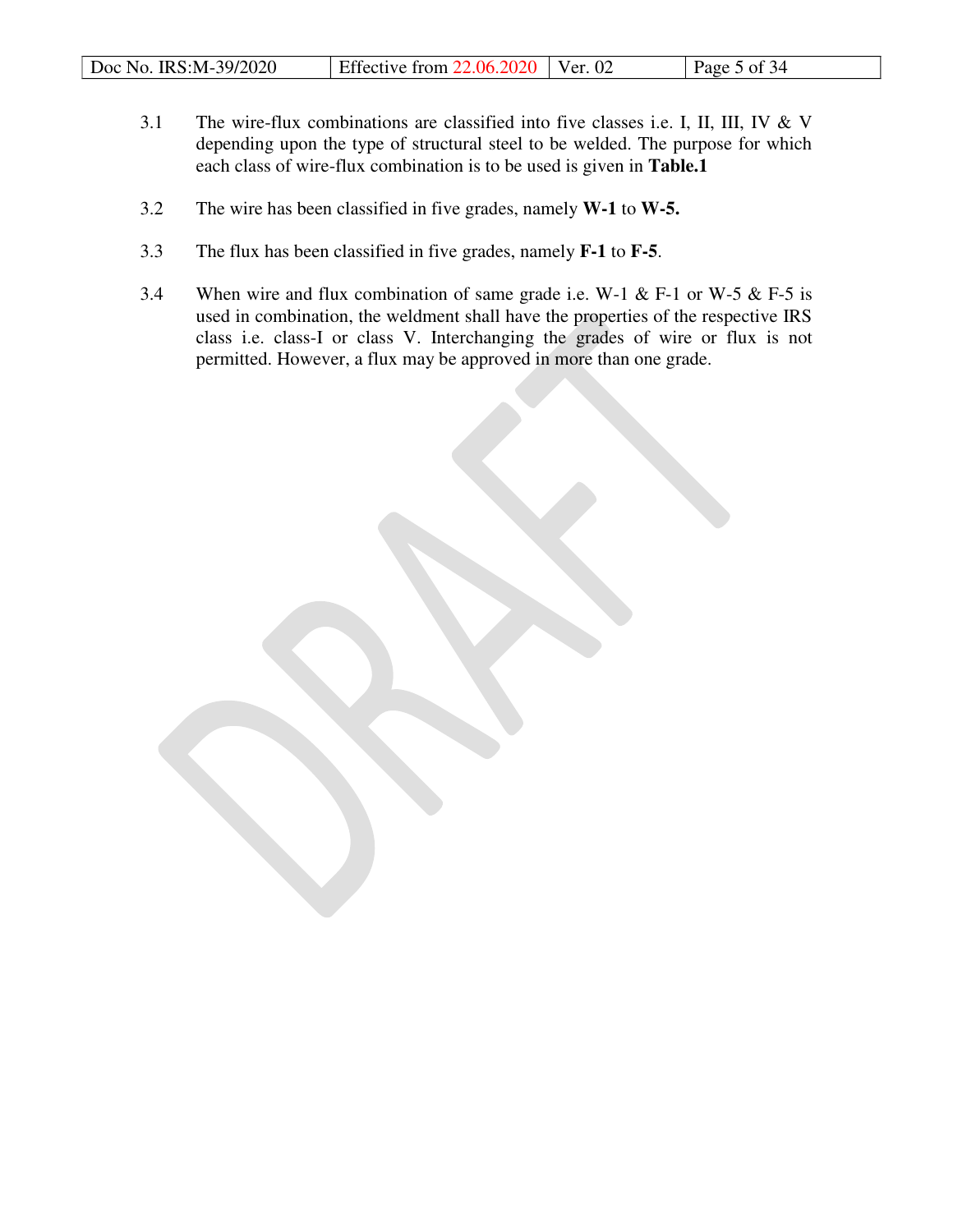# **TABLE-I**

# **CLASSIFICATION OF DIFFERENT WIRE-FLUX COMBINATIONS AND THEIR PURPOSE OF USE**

| Sr.<br>No.     | Class of wire<br>$&$ Flux<br>Combination | Purpose of use                                                                                                                                                                                                                                                                                                | Equivalent<br>Class of<br><b>IRS:M-28</b><br>/2020 | Grade<br>of<br>wire | <b>Flux</b>                |       |
|----------------|------------------------------------------|---------------------------------------------------------------------------------------------------------------------------------------------------------------------------------------------------------------------------------------------------------------------------------------------------------------|----------------------------------------------------|---------------------|----------------------------|-------|
| 1              | Ι                                        | For two run and multirun submerged<br>arc welding of steels to IS: 2062-91,<br>IS:1875-91 Class I & IA and other<br>equivalent steels. The weld shall be<br>of radiographic quality.                                                                                                                          | A <sub>3</sub>                                     | $W-1$               | Agglom<br>erated/<br>fused | $F-1$ |
| $\overline{2}$ | $\mathbf{I}$                             | For two run and multirun submerged<br>arc welding of steels to IS: 8500-91<br>grade 440B and 490B, IS: 2002-91<br>grade I & II, IS:1875-91 class II &<br>IIA or other equivalent steels. The<br>weld shall be of radiographic quality                                                                         | B2                                                 | $W-2$               | $-do-$                     | $F-2$ |
| 3              | III                                      | For two run and multirun submerged<br>arc welding of steels to ASTM 516<br>$Gr.70$ or<br>equivalent where low<br>$-46^{\circ}$ C) impact<br>(at)<br>temperature<br>properties are required. The weld<br>shall be of radiographic quality.                                                                     | B <sub>3</sub>                                     | W <sub>3</sub>      | $-do-$                     | $F-3$ |
| $\overline{4}$ | IV                                       | For two run and multirun submerged<br>arc welding of weather resistant<br>steels to IRS: M41 and IRS: M42<br>with same steel and with other<br>grades of steel with same or lower<br>strength to IS: 20262-91, IS: 2002-<br>91, IS: 1875-91 and IS: 8500-91.<br>The weld shall be of radiographic<br>quality. | C <sub>3</sub>                                     | $W-4$               | $-do-$                     | $F-4$ |
| 5              | V                                        | For two run and multirun submerged<br>arc welding of steels to IS: 8500-91<br>grade 540B, 570B and 590B, IS:<br>2002-91 Grade-III, IS: 1875-91 class<br>IIIA or other equivalent steels. The<br>weld shall be of radiographic<br>quality.                                                                     | D                                                  | $W-5$               | $-do-$                     | $F-5$ |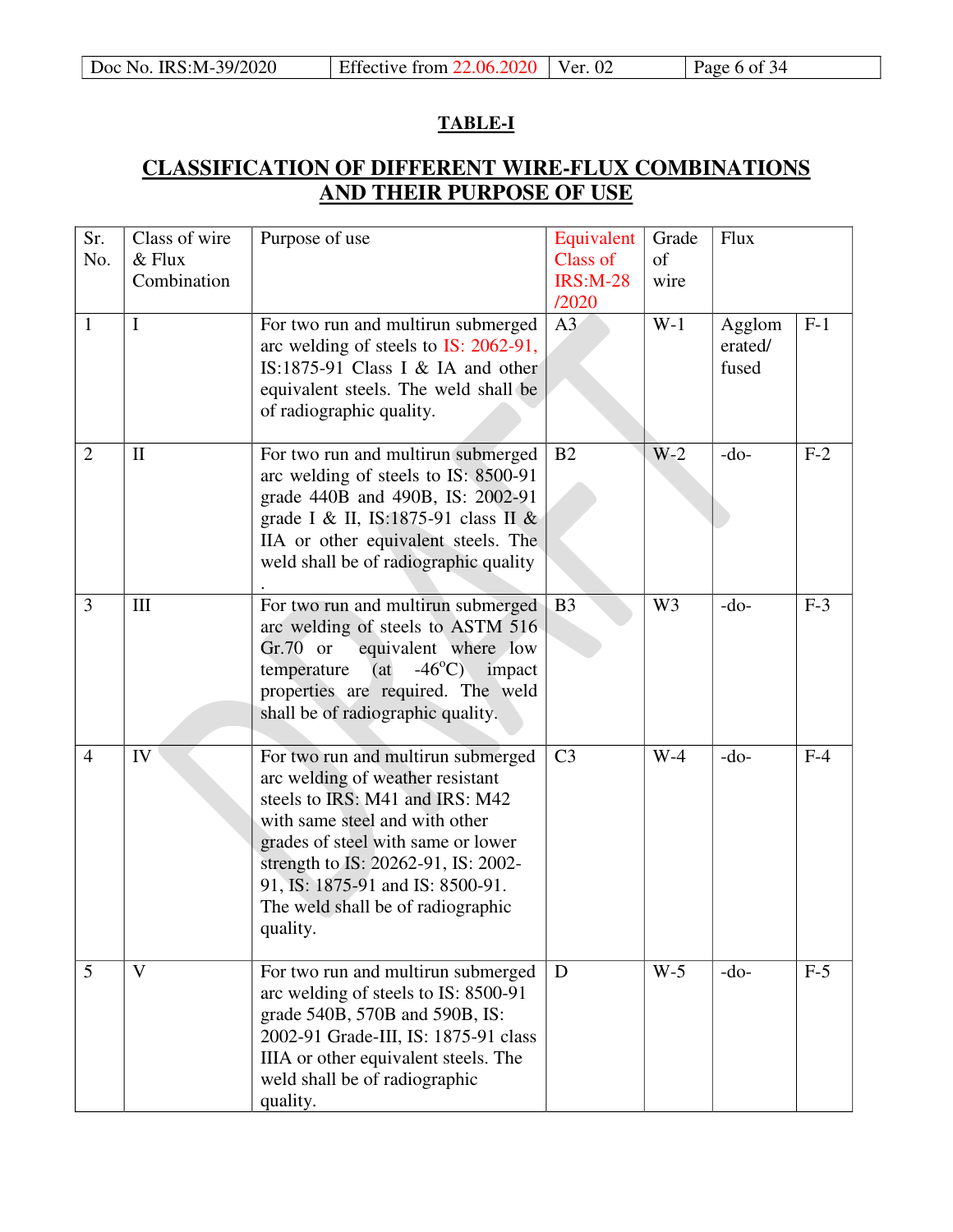#### **4.0 WIRE & WIRE SPOOL:**

- 4.1 **Quality of Wire** The wire shall have a smooth finish and shall be free from surface imperfections, corrosion, grease, oxides or any other foreign material. It shall have a uniform copper coating, well bonded and smooth.
- 4.2 **Size of Wire** Wire shall be manufactured in five different sizes, namely 2.5, 3.15, 4.0, 5.0  $\&$  6.3 mm diameter. Approval will be considered only if the firm manufacturers at least 3.15, 4.0 or 5.0 mm diameter of wire and offer the same during inspection and sampling. The tolerance in diameter shall be  $\pm 0.05\%$ .
- 4.3 **Wire Spool** The wire shall be supplied in spools closely wound in layers of continuous length made from single heat or lot and shall be free from kinks, burrs and sharp bends. The wire shall be free to unwind without restrictions. Open end of the wire shall be properly secured and identified. Total weight of the spool shall not exceed 25.0 kgs.
- 4.4 **Packing** To guard against ingress of moisture and accidental damage during transportation and storage till its consumption, the packaging system shalla be as follows:-
- 4.4.1 Wire shall be smoothly wound over a wooden, metallic or plastic spool.
- 4.4.2 The spool cover shall contain name of manufacturer, wire, dia., batch no., date of manufacture, expiry date, current condition & welding parameter, weight, IS code, IRS Grade, guidelines on safety during welding, storage & handling and other special recommendations, if any.
- 4.4.3 The spool shall be wrapped across the thickness of the spool along the periphery with a moisture proof polythene strip/gunny.
- 4.4.4 The spool shall be kept in plastic jacket, sealed and evacuated. Then it shall be kept in a cardboard box; be covered with polythene jacket and shrink sealed. The box shall have printed on it all the information given in **Cl.4.4.2.**
- 4.4.5 The details of packing may vary from one manufacturer to other, but in essence, it must have **3** moisture proof polythene layers or **2** moisture proof polythene layers with 1 layer of gunny along with cardboard box. At least one inner packing must be evacuated & shrink packed type.

#### **4.5 Requirement of acceptance for different grades of wire:**

**4.5.1 All the wires shall fulfill the condition as laid down in clause 4.1 to 4.4**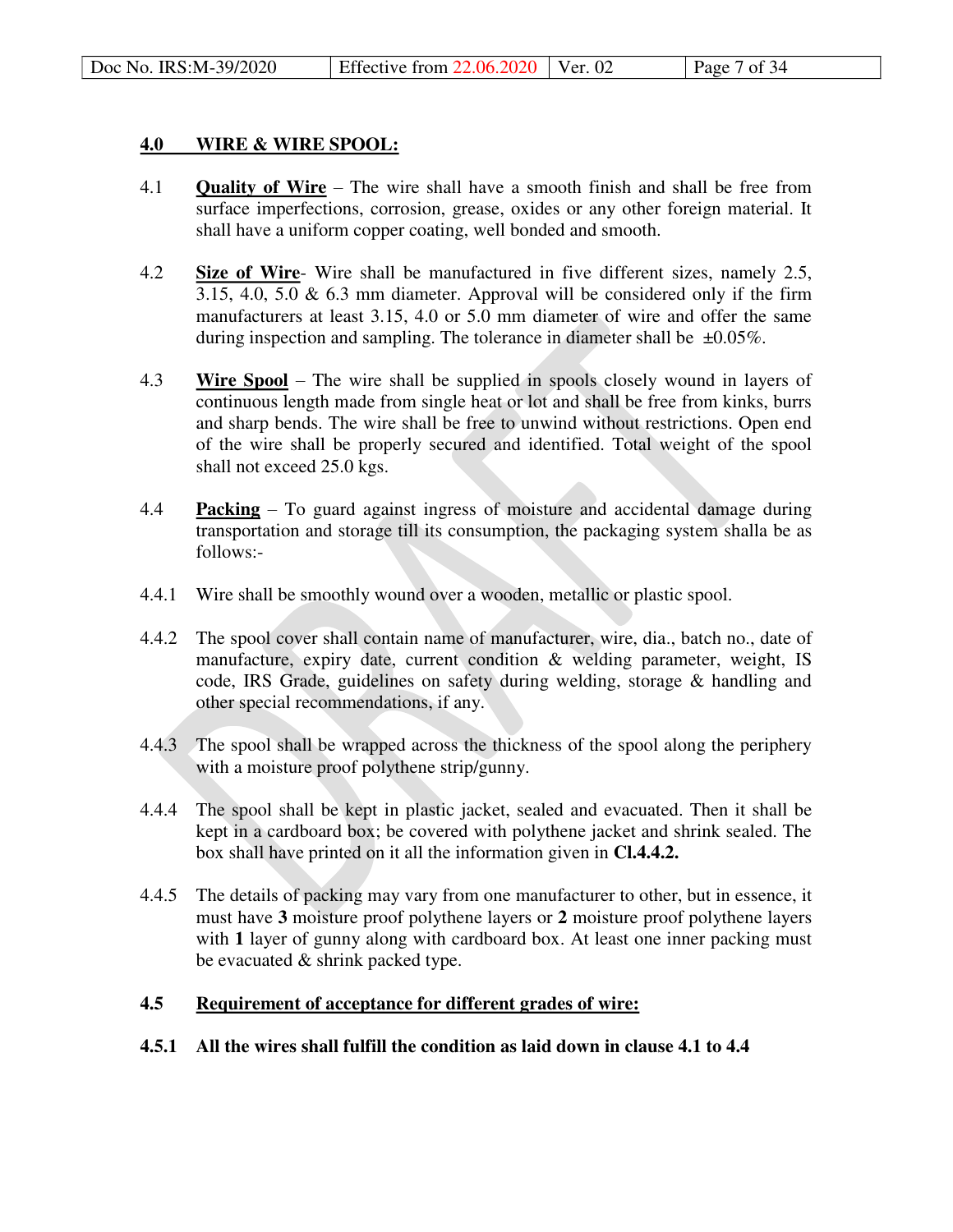| Doc No. IRS:M-39/2020 | Effective from $22.06.2020$   Ver. 02 |  | $\vert$ Page 8 of 34 |
|-----------------------|---------------------------------------|--|----------------------|
|-----------------------|---------------------------------------|--|----------------------|

4.5.2 The acceptance criteria for each Grade of wire have been indicated in Table-2. The minimum value requirement of each criteria is either given in the table or reference to appropriate appendix and table has been made wherein the details have been given.

# **TABLE-2**

# **ACCEPTANCE CRITERIA OF WIRE FOR SUBMERGED ARC WELDING**

**All Contracts** 

| Sr.            | Gr.of | <b>Copper Content</b> | <b>Storage Stability</b> | <b>Chemical</b>    | Cast $\&$    |
|----------------|-------|-----------------------|--------------------------|--------------------|--------------|
| No.            | Wire  | in Coating            | <b>Test</b>              | <b>Composition</b> | <b>Helix</b> |
| 1.             | $W-1$ | $0.2 - 0.4\%$         | No appreciable           | As per Table-3     | As per       |
|                |       |                       | corrosion                |                    | C1.4.5.6     |
| 2.             | $W-2$ | $-do-$                | $-do-$                   | $-do-$             | $-do-$       |
|                |       |                       |                          |                    |              |
| 3              | $W-3$ | $-do-$                | $-do-$                   | $-do-$             | $-do-$       |
|                |       |                       |                          |                    |              |
| $\overline{4}$ | $W-4$ | $-do-$                | $-do-$                   | $-do-$             | $-do-$       |
|                |       |                       |                          |                    |              |
| 5              | W5    | $-do-$                | $-do-$                   | $-do-$             | $-do-$       |
|                |       |                       |                          |                    |              |

- 4.5.3 **Copper Coating :** Details of testing of copper coating of the wire shall be as per Appendix 'A'. the percentage of copper by weight should be between **0.2% to 0.4%** in copper coating.
- 4.5.4 **Storage Stability:** The test shall be carried out as per **Appendix "A".** No appreciable corrosion shall be present on the surface of wire.
- 4.5.5 **Chemical Composition:** Chemical Composition of solid (base) wires shall be as per Table-3. The details of testing have been given in **Appendix "B".**
- 4.5.6 **Cast and Helix:** The cast of helix of the wire in coil shall be such that the wire will run in an uninterrupted manner on automatic and semi-automatic equipment.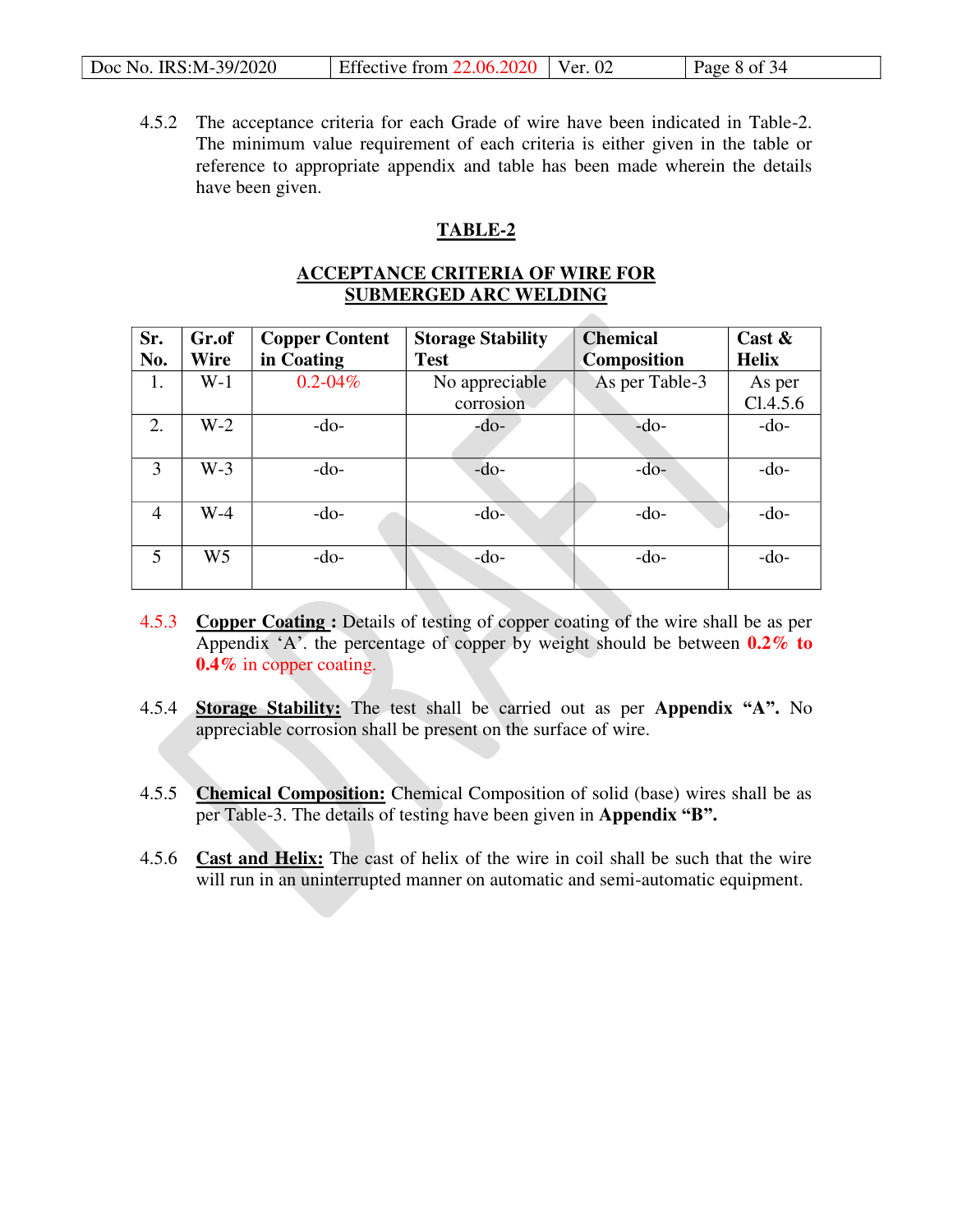**TABLE-3 Ref.Appendix 'B'**

| <b>IRS</b>   | Grade     |             | Chemical composition $%$ |          |       |              |                          |         |      |
|--------------|-----------|-------------|--------------------------|----------|-------|--------------|--------------------------|---------|------|
| <b>Class</b> | <b>Of</b> | $\mathbf C$ | Mn                       | Si       | S     | $\mathbf{P}$ | Mo                       | Ni      | Cu   |
|              | wire      |             |                          |          |       |              |                          |         |      |
| I            | $W-1$     | 0.10        | $0.4 -$                  | 0.03     | 0.030 | 0.030        |                          |         | 0.40 |
|              |           |             | 0.6                      |          |       |              |                          |         |      |
| $\mathbf{I}$ | $W-2$     | $0.08 -$    | $0.80 -$                 | $0.15 -$ | 0.030 | 0.030        | -                        |         | 0.40 |
|              |           | 0.15        | 1.20                     | 0.40     |       |              |                          |         |      |
| III          | $W-3$     | 0.12        | $0.75 -$                 | $0.05 -$ | 0.020 | 0.020        |                          | $2.10-$ | 0.40 |
|              |           |             | 1.25                     | 0.030    |       |              |                          | 2.90    |      |
| IV           | $W-4$     | $0.07 -$    | $1.20 -$                 | 0.20     | 0.030 | 0.025        | $0.45 -$                 |         | 0.40 |
|              |           | 0.17        | 1.70                     |          |       |              | 0.65                     |         |      |
| $\mathbf{V}$ | $W-5$     | 0.10        | $0.30 -$                 | $0.10 -$ | 0.035 | 0.030        | $\overline{\phantom{a}}$ |         | 0.40 |
|              |           |             | 0.55                     | 0.20     |       |              |                          |         |      |

# **CHEMICAL COMPOSITION OF BARE WIRE**

# **Note: Single values in the above table are max. value.**

- **\*The Wt% of copper includes copper coating also**.
- **5.0 FLUX:**
- **5.1 Quality of Flux:** The flux shall be of agglomerated/fused type and be granular in nature. The consignment of flux shall be homogenous and free from any foreign matter. It shall be flow freely through the flux feeding system.
- 5.2 **Grain size:** Grain size distribution of flux shall be as follows:

| (a) Particles to remain within 10-30-44 BS mesh                                         |            |
|-----------------------------------------------------------------------------------------|------------|
| Size equivalent to 1.7 mm, 500 micron and<br>350 micron as per IS:460 Pt.I              | $90\%$ min |
| (b) Particles above <b>5 BS</b> mesh equivalent to<br><b>3.5 mm</b> as per IS: 460 Pt.I | Nil        |
| (c) Particles below <b>100 BS</b> mesh equivalent to<br>150 micron as per IS: 460 Pt.I  | $2\%$ max. |

# **5.3 Basicity:**

5.3.1 Basicity index of flux for all the grades shall be minimum **1.6.**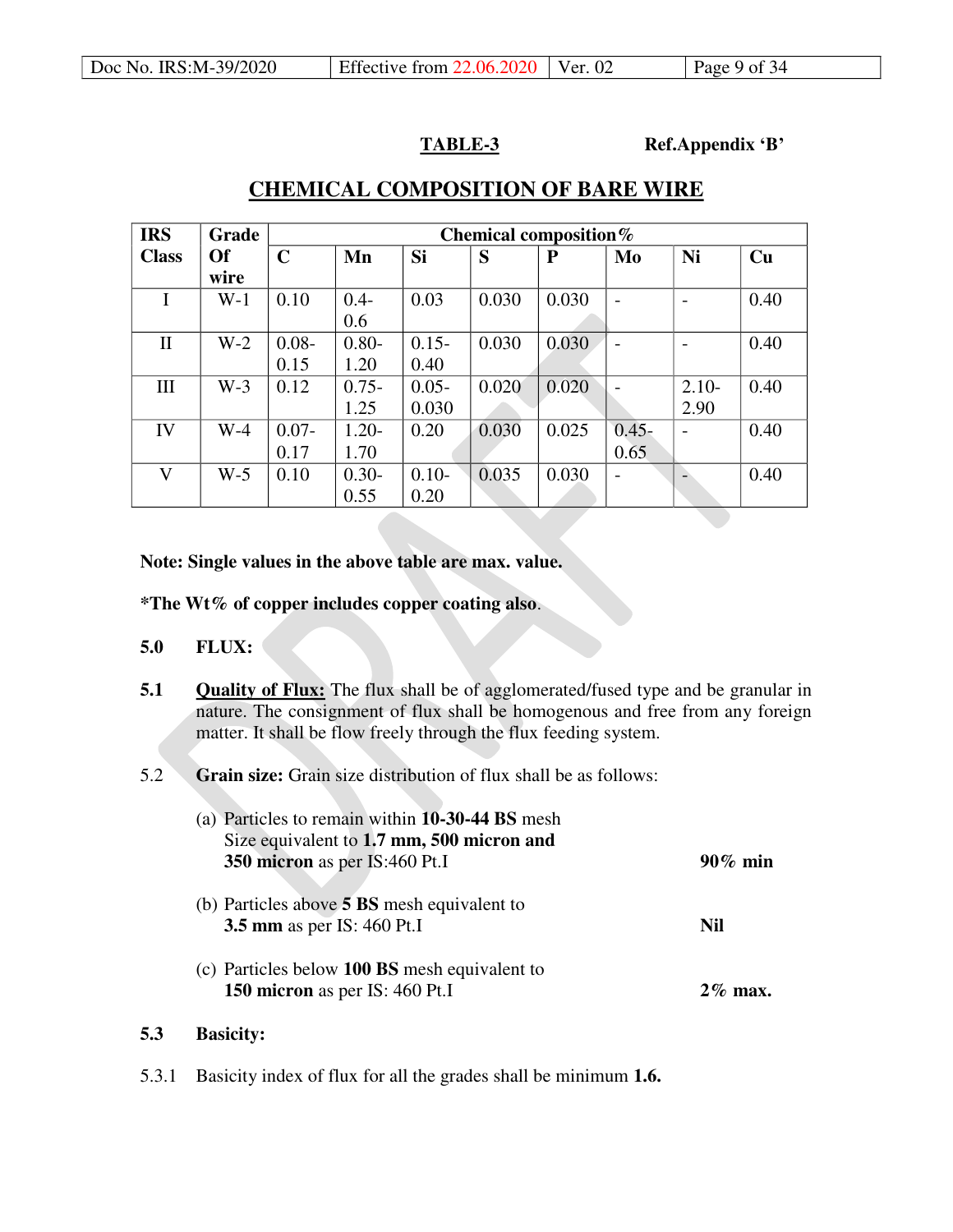| Effective from $22.06.2020$ Ver. 02<br>Doc No. IRS:M-39/2020<br>Page 10 of 34 |  |
|-------------------------------------------------------------------------------|--|
|-------------------------------------------------------------------------------|--|

5.3.2 Basicity shall be determined by the formula given below:

# **Basicity Index = Cao+CaF**<sub>2</sub>**+ MgO+ K**<sub>2</sub>**O+ Na**<sub>2</sub>**O+Li**<sub>2</sub>**O+** <sup>1</sup>/<sub>2</sub>(FeO+MnO)

 **\_\_\_\_\_\_\_\_\_\_\_\_\_\_\_\_\_\_\_\_\_\_\_\_\_\_\_\_\_\_\_\_\_\_\_\_\_\_\_\_\_\_\_\_\_\_**   $SIO_{2+}\frac{1}{2}(Al_2O_3+TiO_2+ZrO_2)$ 

The procedure for determination of Basicity is given in **Appendix "C"**

# **5.4 Tap Density:**

Tap Density of flux shall be between **1.0 to 1.7** gm/c.c. The procedure for determination of Tap Density is given in **Appendix –"C"**

# **5.5 Moisture Content:**

- **5.5.1** The Moisture Content of flux when heated at  $150^{\circ}$ C for 2 hrs. will not exceed **0.3%.** The procedure for determination of Moisture Content shall be as given in **Appendix "C".**
- 5.6 **Packaging:** To guard against ingress of moisture and accidental damage during transportation and storage till its consumption, the packaging shall be as follows:
- 5.6.1 Flux shall be packed in plastic container, with replaceable lid which when placed tightly shall prevent any ingress of moisture.
- 5.6.2 Net weight of the flux shall be max. 50 kg. The container shall contain the brand name, name of manufacturer, batch No., date of manufacture, current condition & welding parameter, grain size distribution, weight, IS Code, IRS Grade, guidelines on safety during welding, storage & handling and other special recommendations, if any. A tag containing all the information as above shall also be kept inside the container.
- 5.6.3 Alternatively, flux shall be packed in a polythene inner bag sealed and kept it inside the polythene lined paper bag or polythene lined plastic bag. After filling the flux, these bags shall be sealed so that flux is protected through two polythene coverings. The thickness  $\&$  strength of inner polythene  $\&$  outer polythene lined bag shall be adequate resistance against transportation damage. The net weight of flux in this type of packaging shall be kept as  $20\pm 1$  or  $25\pm 1$ . The outer bag shall contain the information as given in clause 5.6.2 for plastic container

# **5.7 Requirement of acceptance for different grades of fluxes:**

- 5.7.1 All the flux shall fulfill the conditions as laid down in clause **5.1 to 5.6.**
- 5.7.2 The flux when used in conjunction with the wire of corresponding IRS grade/grades as recommended by the manufacturer shall produce satisfactory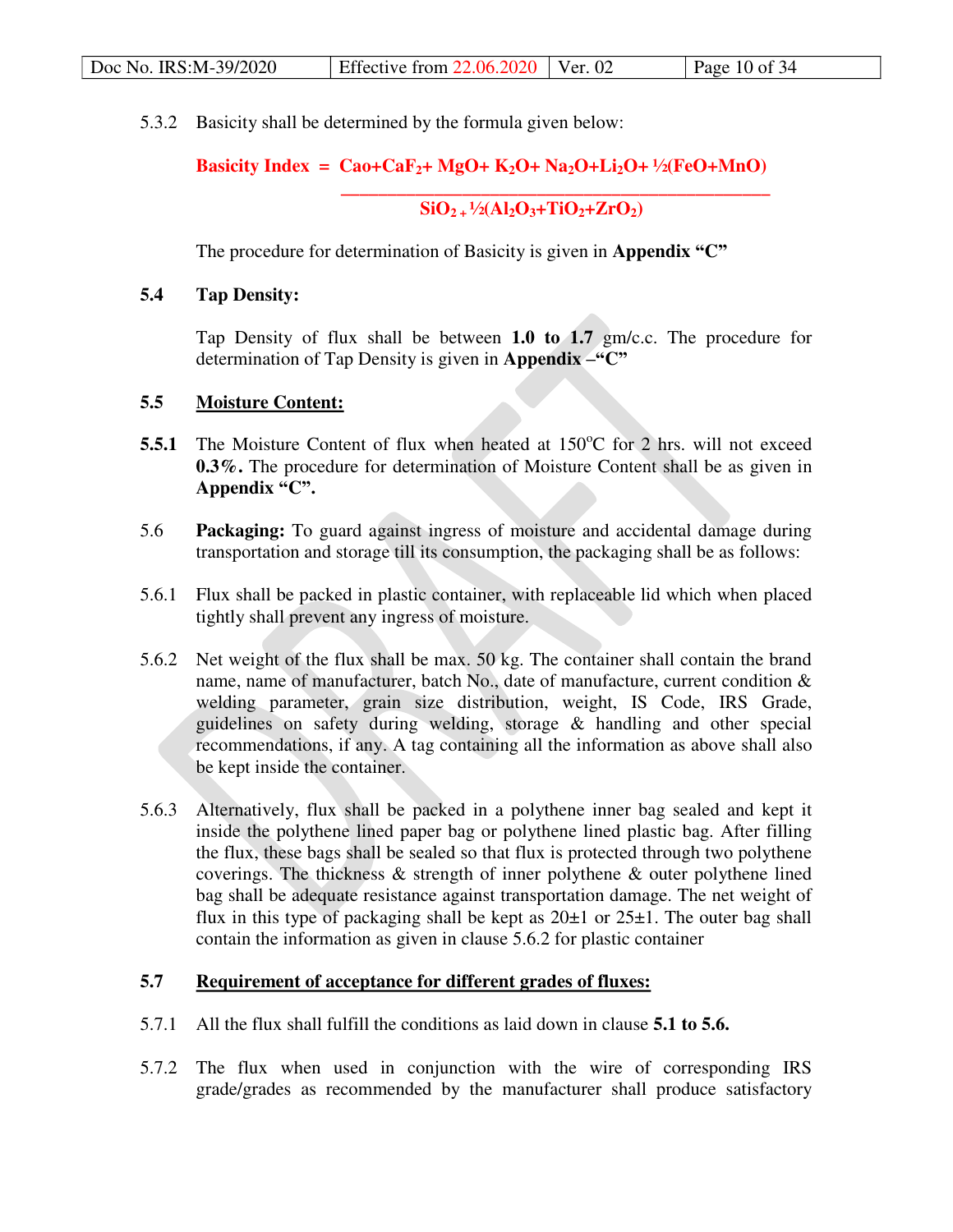| Doc No. IRS:M-39/2020 | Effective from $22.06.2020$ Ver. 02 |  | Page 11 of $34$ |
|-----------------------|-------------------------------------|--|-----------------|
|-----------------------|-------------------------------------|--|-----------------|

crack free weld deposit meeting the acceptance criteria of that particular class of wire flux combination (weldment). When welded with normal parameter, slag shall be self-peeling or easily detachable by light tapping. The weld bead shall be sound and free from porosities and any other welding defect. Bead shape shall be flat to convex and blend evenly with the parent metal.

5.7.3 The acceptance criteria for each class of wire-flux combination (weldment) have been indicated in **Table.4.** The minimum value requirement of each criteria is either given in the table or reference to appropriate appendix and table has been made wherein details have been given.

# **TABLE-4**

# **ACCEPTANCE CRITERIA OF WIRE-FLUX COMBINATION FOR SUBMERGED ARC WELDING**

| S.             | <b>IRS</b>   | Corresp          |        | Multirun All Weld     | Two Run Weld |                       | Chemi           | Corrosion   |
|----------------|--------------|------------------|--------|-----------------------|--------------|-----------------------|-----------------|-------------|
| No.            | Class        | <sub>on</sub>    |        |                       |              |                       | cal             | Resistance  |
|                | of<br>wire-  | ding<br>Grade of |        |                       |              |                       | compo<br>sition |             |
|                | flux         | wire             | Mecha  | Radio                 | Mecha        | Radio                 |                 |             |
|                | combin       | <b>Flux</b>      | nical  | Graphy/Ul<br>trasonic | nical        | Graphy/Ultr<br>asonic |                 |             |
|                | ation        |                  |        |                       |              |                       |                 |             |
| 1.             | I            | $W-1, F-1$       | Tab-5  | <b>IIW</b>            | Tab-6        | <b>IIW</b>            |                 |             |
|                |              |                  |        | Blue/RDS              |              | Blue/RDSO             |                 |             |
|                |              |                  |        | $\mathcal{L}$         |              | Procedure             |                 |             |
|                |              |                  |        | Procedure             |              | $No.MC-4$             |                 |             |
|                |              |                  |        | No.MC-4               |              |                       |                 |             |
|                |              |                  |        |                       |              |                       |                 |             |
| 2.             | $\mathbf{I}$ | $W-2, F-2$       | $-do-$ | $-do-$                | $-do-$       | $-do-$                | $-do-$          |             |
|                |              |                  |        |                       |              |                       |                 |             |
| $\overline{3}$ | $\rm III$    | $W-3, F-3$       | $-do-$ | $-do-$                | $-do-$       | $-do-$                | Tab-7           |             |
|                |              |                  |        |                       |              |                       |                 |             |
| $\overline{4}$ | IV           | $W-4, F-4$       | $-do-$ | $-do-$                | $-do-$       | $-do-$                | Tab-7           |             |
|                |              |                  |        |                       |              |                       |                 |             |
| 5              | $\mathbf{V}$ | $W-5, F-$        | $-do-$ | $-do-$                | $-do-$       | $-do-$                | Tab-7           | $Cl.F-4$ of |
|                |              |                  |        |                       |              |                       |                 | APP-F       |

- 5.7.3.1 **Mechanical properties of Multirun All Weld:** Method of preparation of Multirun All Weld assembly and test pieces for mechanical testing shall be as given in **Appendix "D".**
- 5.7.3.2 **Mechanical properties of Two Run Weld:** Method of preparation of Two Run Weld assembly and test pieces for mechanical testing shall be as given in **Appendix "E".**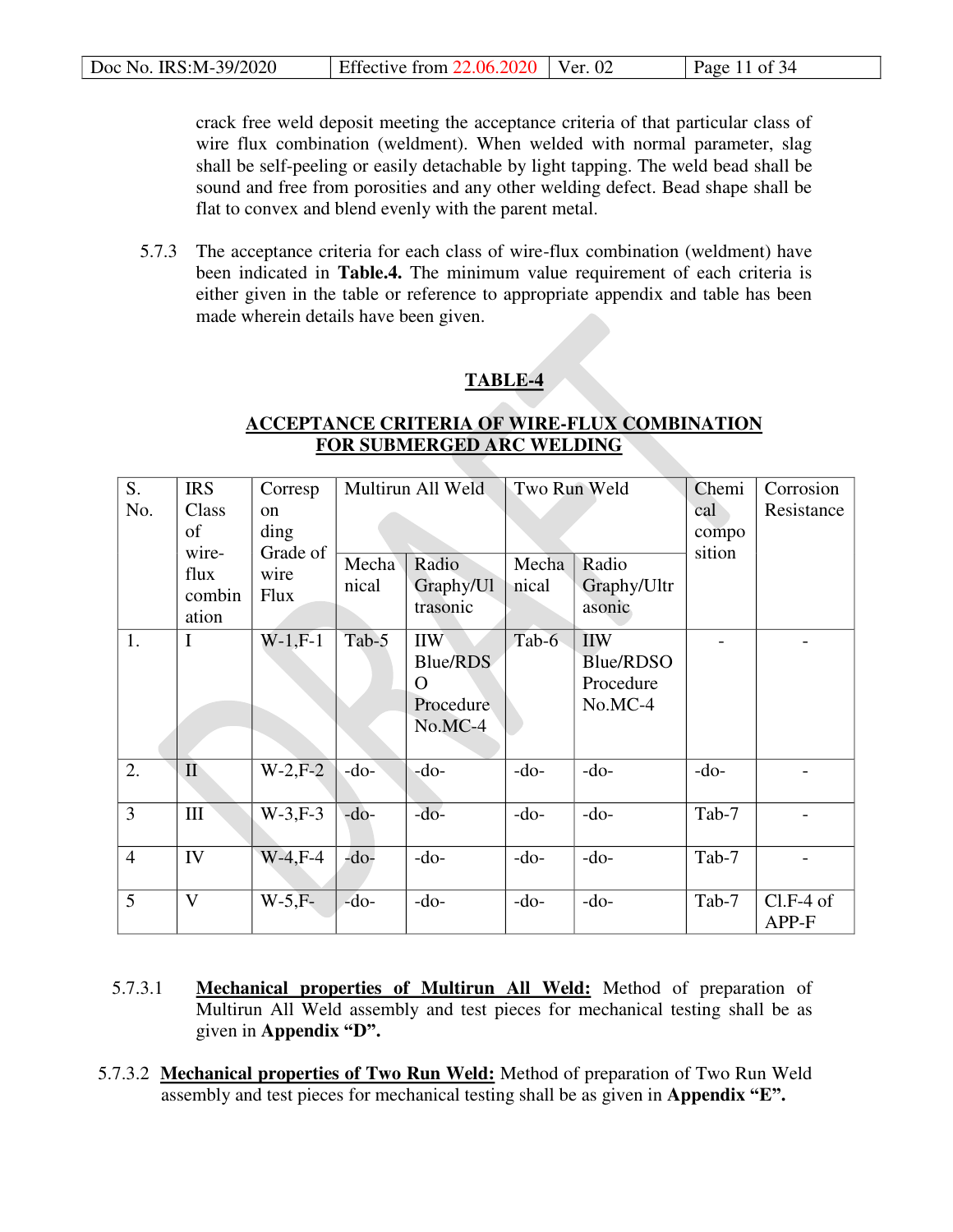| Doc No. IRS:M-39/2020 | Effective from $22.06.2020$   Ver. 02 |  | Page 12 of $34$ |
|-----------------------|---------------------------------------|--|-----------------|
|-----------------------|---------------------------------------|--|-----------------|

 Minimum acceptance values of different mechanical properties shall be as given in **Table-6.**

- 5.7.3.3 **Non Destructive Testing:** Both Multirun All Weld and Two Run Weld assembly shall be subjected to radiographic/ultrasonic examination. Minimum acceptance criteria shall be as per **IIW Blue Standard** for radiographic examination or as per **RDSO Procedure No.MC-4** for ultrasonic testing of plates.
- 5.7.3.4 **Chemical composition:** Method of preparation of pad weld and testing shall be as given in Appendix "B" The acceptable range of each element shall be as given in Table-7
- 5.7.3.5 **Corrosion Resistance:** Method of preparation of corrosion test assembly and testing shall be as per **Appendix "F".**

There shall not be any significant difference in the appearance of the parent plate, heat affected zone and weld zone with respect to corrosion.

**TABLE-5 Ref: Appendix 'D'**

# **MECHANICAL PROPERTIES OF MULTIRUN ALL WELD**

| <b>IRS</b>     | <b>UTS</b>           | YS                   | % Elongation            | $\%$    | <b>Impact</b> ( <b>Joules</b> ) |
|----------------|----------------------|----------------------|-------------------------|---------|---------------------------------|
| <b>Class</b>   | (N/mm <sup>2</sup> ) | (N/mm <sup>2</sup> ) | on 5 x d G.L. Reduction |         |                                 |
|                |                      |                      |                         | in Area |                                 |
|                | 410                  | 330                  | 26                      | 50      | 27 at $-20^{\circ}$ C           |
| $\mathbf{I}$   | 490                  | 360                  | 24                      | 45      | 30 at $-20^{\circ}$ C           |
| Ш              | 540                  | 390                  | 24                      | 45      | 25 at $-46^{\circ}$ C           |
| $\overline{N}$ | 590                  | 450                  | 20                      | 40      | 25 at $-20^{\circ}$ C           |
|                | 490                  | 350                  | 22                      | 40      | 50 at $-20^{\circ}$ C           |

**TABLE-6 Ref: Appendix 'E'**

# **MECHANICAL PROPERTIES OF TWO RUN WELD**

| <b>IRS Class</b> | <b>Transverse</b><br>tensile strength | Bend Test at 90 <sup>°</sup> bend both<br>with face up & root up using | <b>Impact value</b><br>(Jules) |
|------------------|---------------------------------------|------------------------------------------------------------------------|--------------------------------|
|                  | (N/mm <sup>2</sup> )                  | 3T mandrel                                                             |                                |
|                  | 410                                   | Satisfactory without any crack                                         | 27 at $-20^{\circ}$ C          |
|                  | 490                                   | $-do-$                                                                 | 30 at $-20^0C$                 |
|                  | 540                                   | $-do-$                                                                 | 25 at $-20^0C$                 |
|                  | 590                                   | $-do-$                                                                 | 25 at $-20^0C$                 |
|                  | 490                                   | $-do-$                                                                 | 50 at $-20^0C$                 |

**TABLE-7 Ref: Appendix 'B'**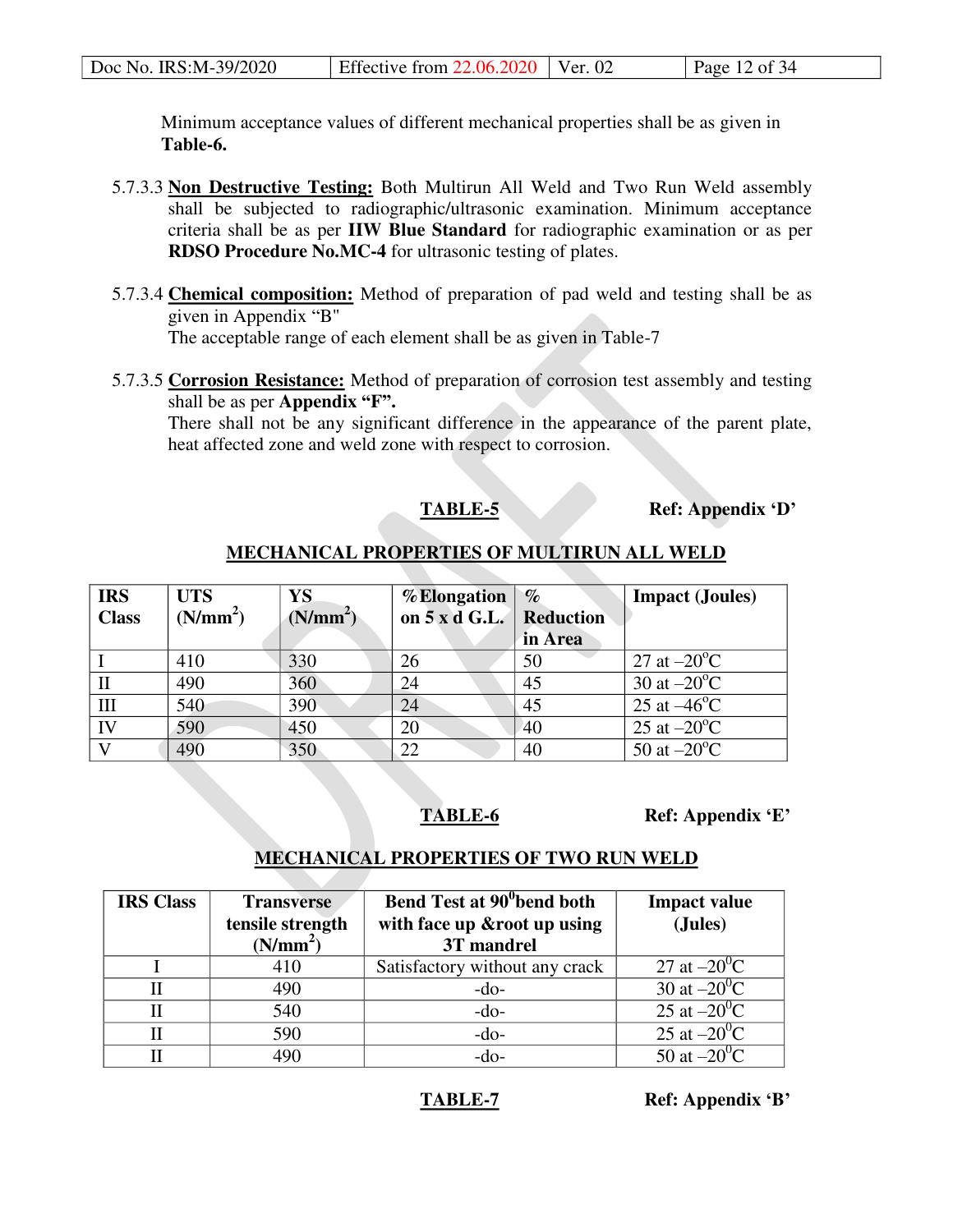| S.<br>No.      | <b>Class</b> | Chemical composition%    |                          |                  |                |                          |                  |                          |                          |                  |
|----------------|--------------|--------------------------|--------------------------|------------------|----------------|--------------------------|------------------|--------------------------|--------------------------|------------------|
|                |              | $\mathbf C$              | Mn                       | Si               | S              | ${\bf P}$                | Mo               | Ni                       | Cu                       | Cr               |
| $\mathbf{1}$   | $\mathbf I$  | $\overline{\phantom{a}}$ | $\overline{\phantom{0}}$ | $\overline{a}$   | $\overline{a}$ | $\overline{\phantom{a}}$ | $\overline{a}$   | $\overline{\phantom{a}}$ | $\overline{\phantom{a}}$ |                  |
| $\overline{2}$ | $\mathbf{I}$ | $\overline{\phantom{a}}$ | $\overline{\phantom{0}}$ | $\overline{a}$   | $\overline{a}$ | $\overline{\phantom{a}}$ |                  | $\overline{\phantom{0}}$ | $\overline{\phantom{0}}$ |                  |
| 3              | III          | 0.12                     | 0.60                     | 0.80             | 0.30           | 0.30                     |                  | $2.0 -$<br>2.90          | 0.40                     |                  |
| $\overline{4}$ | IV           | 0.15                     | 0.60                     | 0.80             | 0.40           | 0.40                     | $0.40 -$<br>0.65 | $\overline{a}$           | 0.40                     |                  |
| 5              | V            | 0.10                     | $0.25 -$<br>0.90         | $0.28 -$<br>0.90 | 0.045          | 0.045                    | $\overline{a}$   | $0.28 -$<br>0.75         | $0.25 -$<br>0.75         | $0.35 -$<br>1.20 |

# **CHEMICAL COMPOSITION OF WELDMENT**

**Note: 1) Single values in the above table are max. values.** 

 **2) Wt% of Cr + Wt% of Mn shall not exceed 2% for Sl.No.5** 

- **6.0 It shall be the responsibility of the flux manufacturer to submit free of cost one spool of wire of 3.15 mm dia. of corresponding grade for which approval is sought. However, RDSO reserves the right to test the flux against any approved brand of wire in the corresponding grade to arrive at a conclusion about the suitability of the flux against that particular grade of wire.**
- 7.0 **Retest:** Where any test specimen fails to satisfy the requirement of a particular test, twice the no. of test specimens for that test shall be prepared using filler wire and/or flux from the same batch wherever possible and subjected to the test in which failure occurred. The filler wire or the flux shall not be accepted as having passed that test unless all the test results on the additional specimens are satisfactory.
- 8.0 **Storage:** The spools of wire/container of flux shall be stored in some dry area to minimize ingress of moisture. The roof, floor and walls shall be made of damp proof concrete/brick. The storeroom shall not be used as storage place for grease, oil or other chemicals, which may affect the performance of wire or flux adversely. Preferably a separate room shall be allotted. The storing system shall be **First In First Out (FIFO)** to prevent undue storage.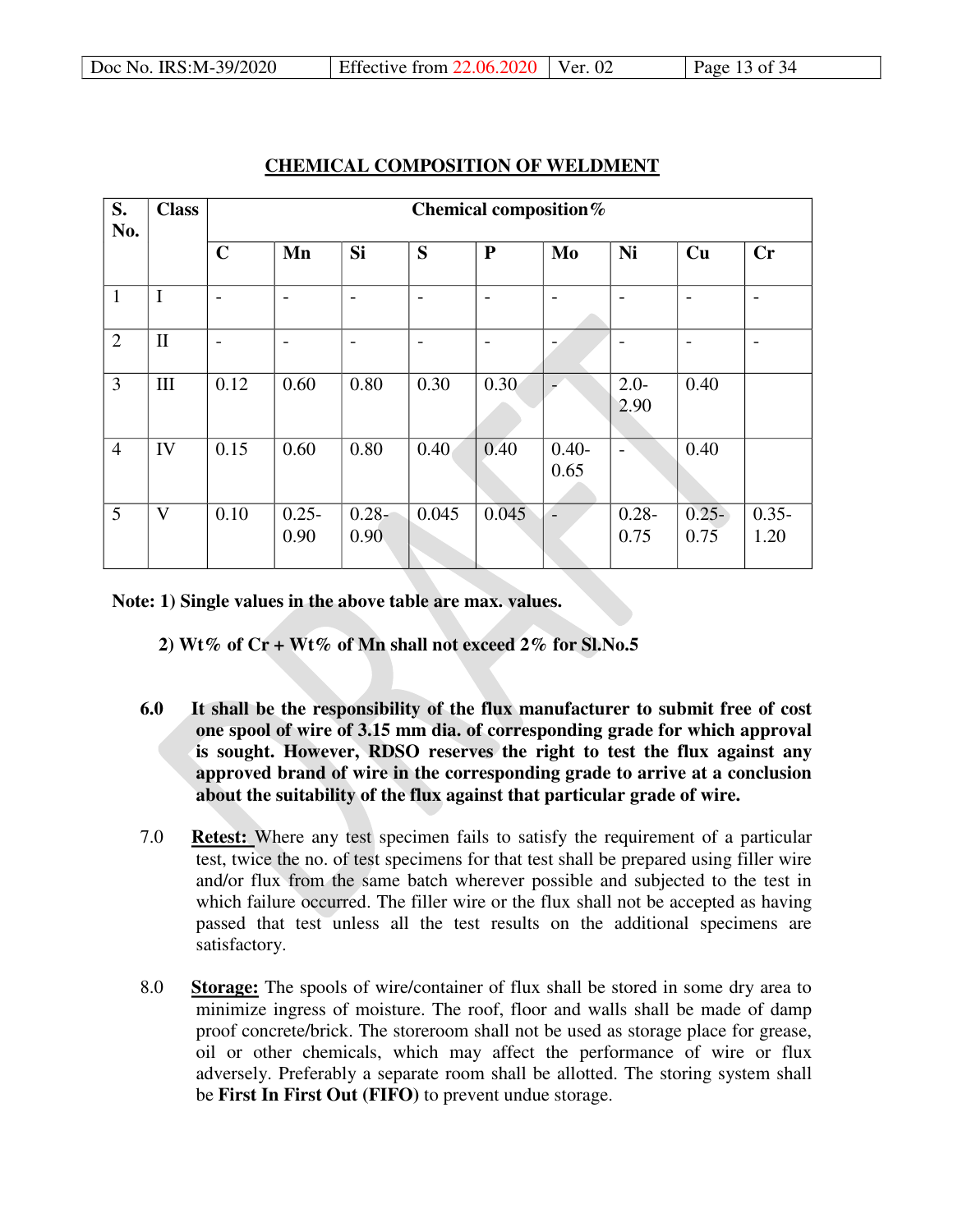# **9.0 Shelf Life:**

a) **Wire:** The shelf life of wire shall be minimum **9 months** from the date of receipt in Stores or **12 months** from the date of manufacture, whichever is more.

b) Flux: the shelf life of flux shall be minimum **12 months** from the date of receipt in Stores or **18 months** from the date of manufacture, whichever is more.

# **10.0 Approval of wire and flux:**

- 10.1 Research Design & Standard Organization, Manak Nagar, Lucknow has been entrusted with the job of assessment and approval of different brands of wire and flux for Sub-merged Arc Welding manufactured indigenously. The approval list shall be published once in a year, namely 1st July, wherein the brands of wire and flux found suitable under this specification will be listed. This approval list will be valid for three years. The procedure of approval has been detailed in **Appendix G**. **Appendix-H** describes sampling plan for wire and flux.
- 10.2 The firm desirous of getting its product approved may apply to the Director General(M&C), R.D.S.O., Lucknow-226 011 to that effect. On receipt of such application, the firm will be asked to deposit a sum as applicable from time to time in the form of Demand Draft payable to the **Executive Director (Finance), R.D.S.O., Lucknow** and forward the same to the **Director General(M&C), Manak Nagar, Lucknow-226 011.**
- 10.3 On receipt of such payment, the firm will be sent a copy of the specification along with Proforma of application Questionnaire Form and Schedule of Testing Charges.
- 10.4 Further processing will be done in line with the procedure of approval as given in **Appendix-G.**
- 10.5 A brand once assessed and found suitable will be included in the ensuring approval list and will remain valid for next three years after which the product has to be re-assessed for inclusion in the approval list.
- 10.6 General conditions, procedure for approval and other relevant information shall be as per **Appendix-G.**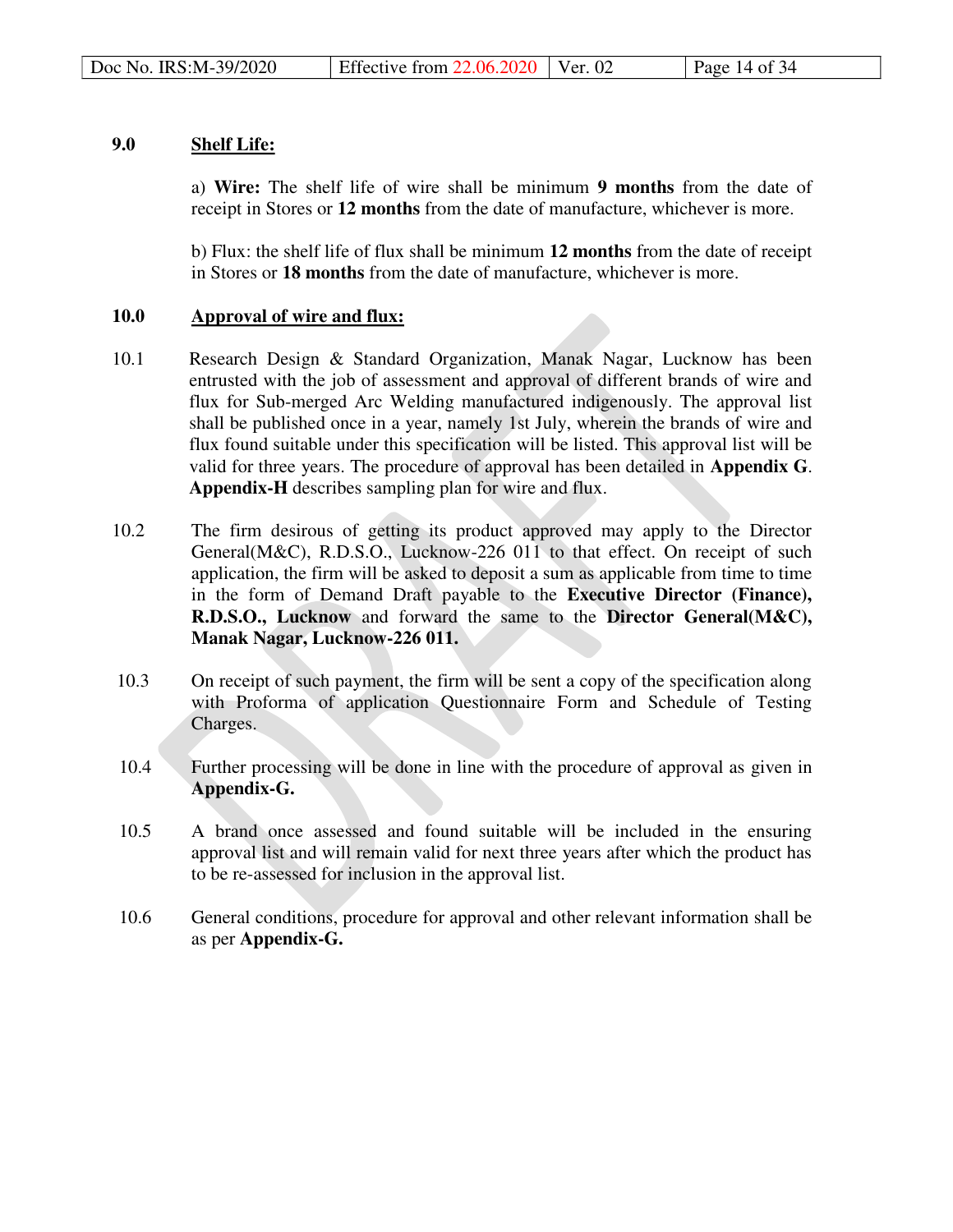# **LIST OF APPENDICES**

| 1. | Appendix 'A' | Procedure for determination of Copper Content in<br>coating of wires and Storage Stability test.                        |
|----|--------------|-------------------------------------------------------------------------------------------------------------------------|
| 2. | Appendix 'B' | Procedure for determination of Chemical Composition<br>of wire and wire & flux combination.                             |
| 3. | Appendix 'C' | Procedure for determination of Basicity Index, Tap<br>Density, Moisture Content and Grain Size Distribution<br>of flux. |
| 4. | Appendix 'D' | Procedure for preparation of Multirun All Weld<br>assembly and test pieces.                                             |
| 5. | Appendix 'E' | Procedure for preparation of Two Run Weld assembly<br>and test pieces.                                                  |
| 6. | Appendix 'F' | Procedure for preparation of Corrosion Resistance Test<br>assembly and testing.                                         |
| 7. | Appendix 'G' | General conditions, procedure for approval and other<br>relevant information.                                           |
| 8. | Appendix 'H' | Sampling plan for wire and flux.                                                                                        |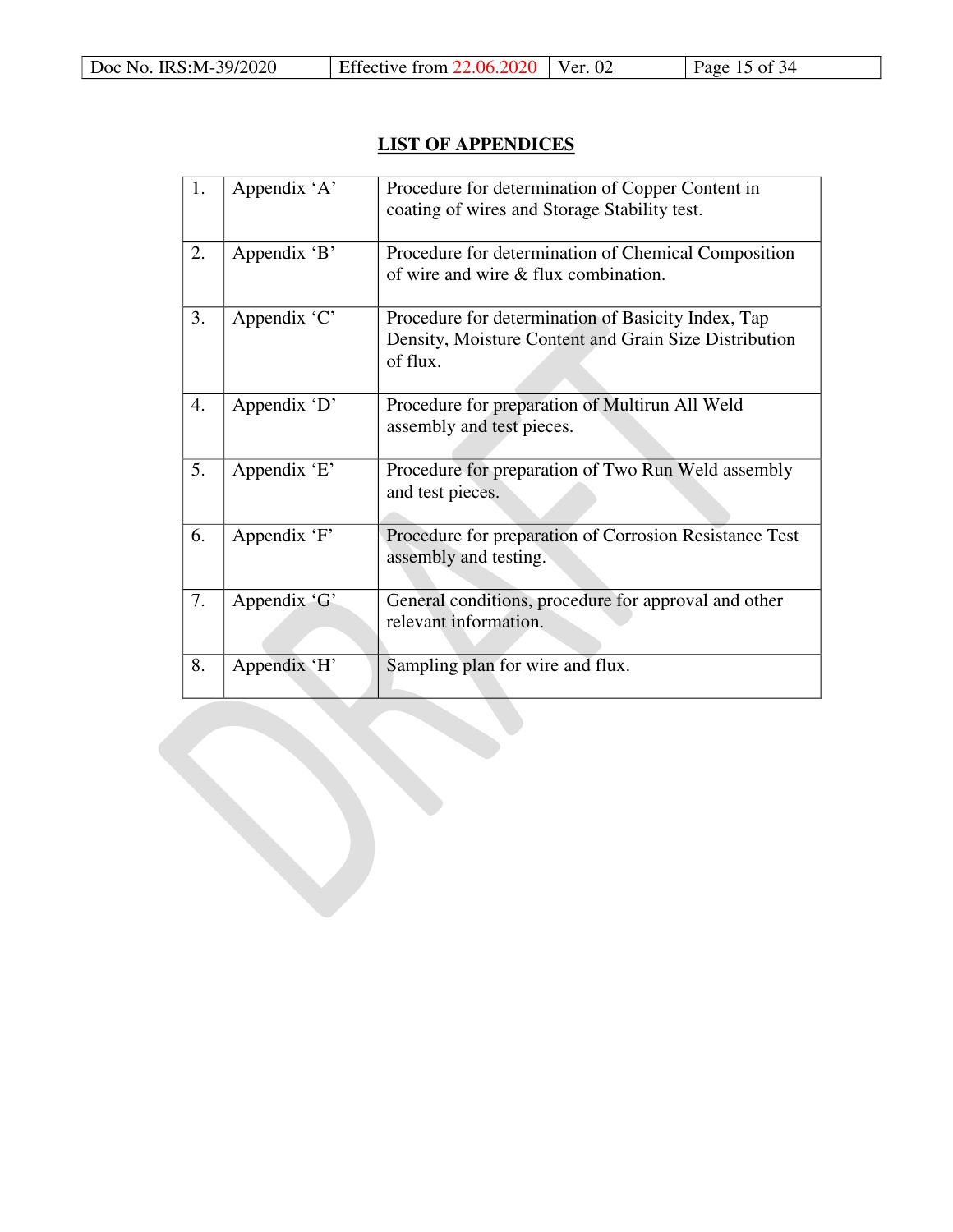# **APPENDIX 'A'**

# **PROCEDURE FOR DETERMINATION OF COPPER CONTENT IN COATING OF WIRES AND STORATE STABILITY TEST**

# A-1 **Copper Content in Coating:**

- A-1.1 About 50 cms of wire of 3.15 mm dia. Shall be taken form coil and weighed on chemical balance  $(W_1 \text{ gms})$ .
- A-1.2 After weighing, the wire shall be kept in 25% ammonia solution for about 10-12 hrs. Reaction may be accelerated and completed within 1 hour by addition of 1-3 cc of Hydrogen Peroxide.
- A-1.3 After all the copper is dissolved, the wire shall be removed from ammonia solution, washed with distilled water and alcohol, dried and weighed  $(W_2 \text{ gms.})$ .
- A-1.4 Difference in weight of wire (Cl.A-1 and A-1.3) shall be calculated.
- A-1.5 The percentage of copper by weight  $=$   $(W_1 \cdot W_2)$  gms  $\underline{W_1}$   $X$  100  $W_1$
- A-1.6 The percentage of copper by weight in copper coating shall be within 0.2-0.4%.

# A-2 **Accelerated Storage Stability Test:**

- A-2.1 A coil of wire shall be kept in a humidity chamber at  $95\%$ -100% RH at  $48^{\circ}$ C temperature for 24 hours.
- A-2.2 After removal of coil from humidity chamber the wire shall be free from any rust or peeling off of copper coating from the surface.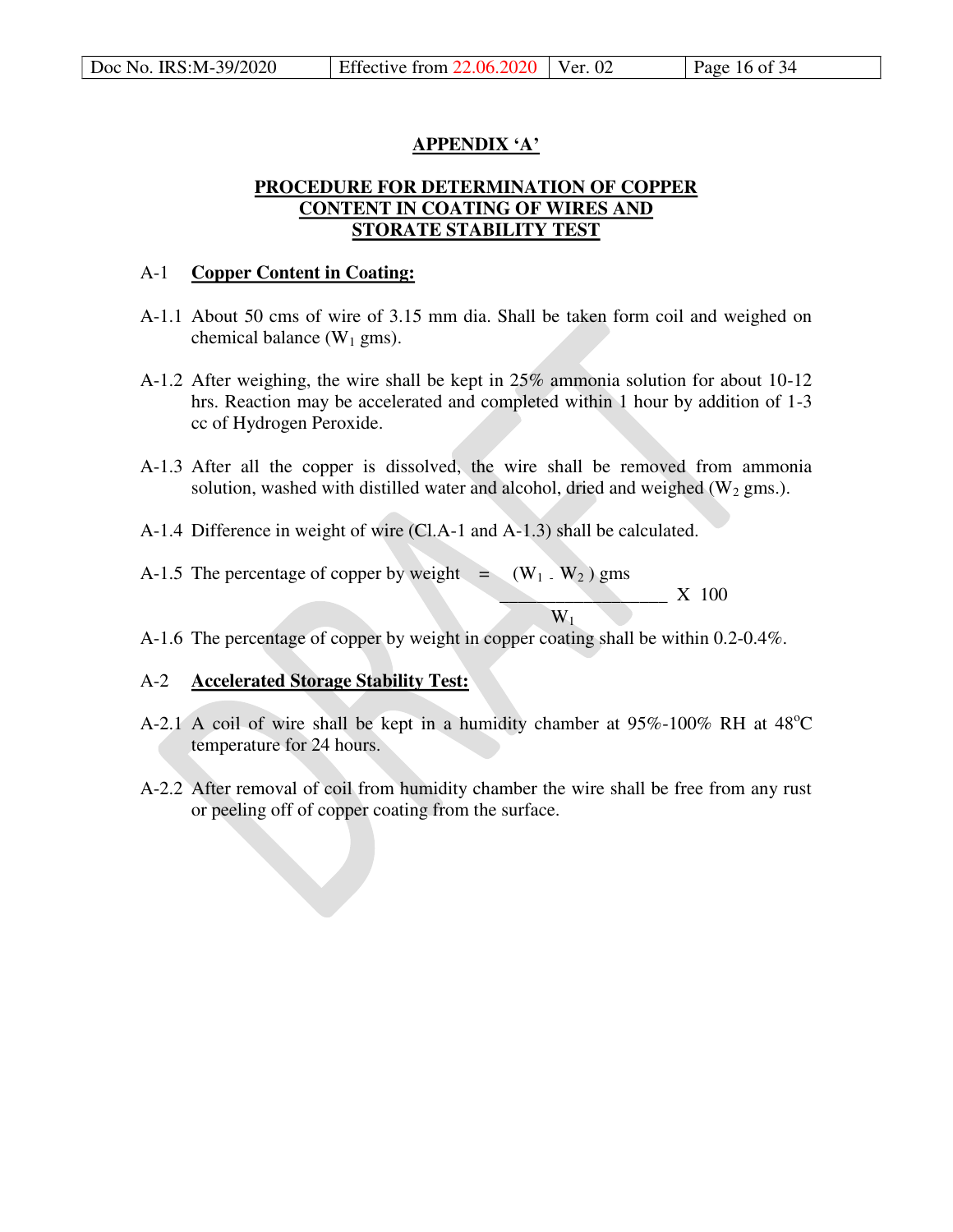# **APPENDIX 'B'**

# **PROCEDURE FOR DETERMINATION OF CHEMICAL COMPSOITION OF WIRE AND WIRE-FLUX COMBINATION**

#### **B-1 Solid (bare) wire:**

- B-1-1 Sample for analysis shall be taken from 3.15 mm dia. Wire.
- B-1.2 Chemical analysis of solid wire shall be conducted after removing the copper coating by emery paper.
- B-1.3 Clean wire shall be forged into flat condition and small chips cut out so that weighing and dissolve become easy.
- B-1.4 The wet analysis for different elements shall be carried out in accordance with IS: 228. The composition of the wire shall conform to the values given in **Table-3.**

# **B-2 Wire-flux combination:**

- B-2.1 About 15 mm thick weld metal shall be deposited on mild steel plate conforming to IS: 2002-91 or IS: 2062-91 or its equivalent in flat position using 3.15 mm/4.0 mm wire to prepare a pad.
- B-2.2 Sufficient sample shall be taken from that weld metal by an appropriate means (by drilling or shaping). Metal for the analysis purpose shall not be taken closer than 5 mm from the base metal. No oil or other lubricant shall be used while removing the samples.
- B-2.3 The wet analysis for different elements shall be carried out in accordance with IS: 228.
- B-2.4 Spectrometric analysis may also be carried out on solid and smooth surface of the pad on at least 3 spots. The average of 3 readings shall be taken as the value for a particular element.
- B-2.5 In case of any controversy in the spectrometric analysis, wet analysis shall be considered as reference method.
- B-2.6 The chemical composition of wire-flux combination i.e. all weld metal shall conform to the range of values for respective IRS class given in **Table-7**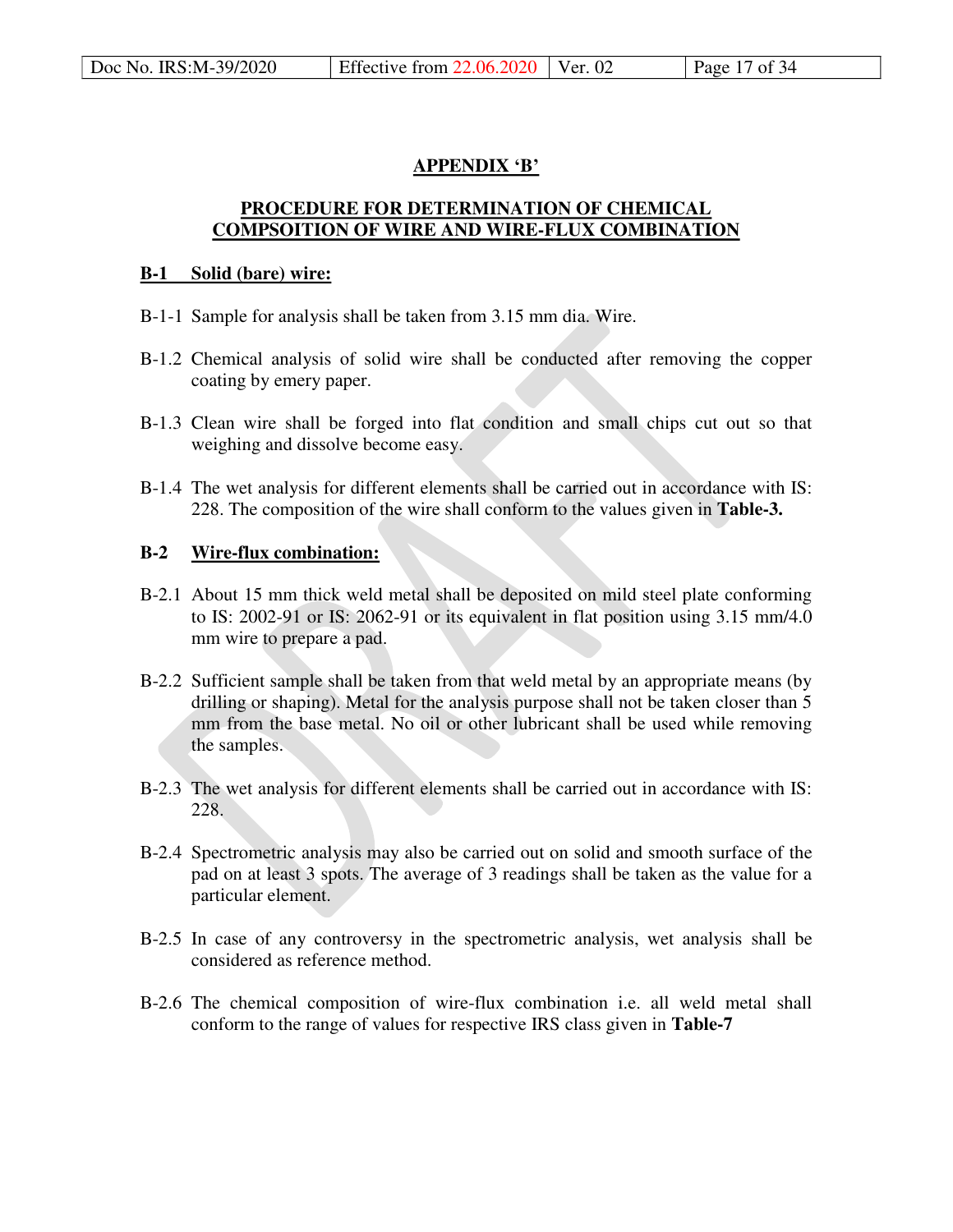# **APPENDIX 'C'**

# **PROCEDURE FOR DETERMINATION OF BASICITY INDEX, TAP DENSITY, MOISTURE CONTENT AND GRAIN SIZE DISTRIBUTION OF FLUX**

# C-1 **Basicity Index:**

C-1.1 Flux is to be dried in a drying oven at around  $150^{\circ}$ C for 1 hour.

- C-1.2 Measured amount of flux shall be taken to analyse for determination of CaO, CaF<sub>2</sub>, MgO, K<sub>2</sub>O, Na<sub>2</sub>O, Li<sub>2</sub>O, MnO, FeO, SiO<sub>2</sub>, Al<sub>2</sub>O<sub>3</sub>, TiO<sub>2</sub> and ZrO<sub>2.</sub>
- C-1.3 Bascity of flux shall be determined as per the formula given below:

 $\mathcal{L}_\text{max}$  and  $\mathcal{L}_\text{max}$  and  $\mathcal{L}_\text{max}$  and  $\mathcal{L}_\text{max}$ 

Basicity Index = Cao+CaF<sub>2</sub>+ MgO+ K<sub>2</sub>O+ Na<sub>2</sub>O+Li<sub>2</sub>O+ <sup>1</sup>/<sub>2</sub>(FeO+MnO)

 $\overline{SiO_{2+} \frac{1}{2}(Al_2O_3+TiO_2+ZrO_2)}$ 

C-1.4 The minimum acceptable value of basicity Index shall be 1.6.

# C-2 **Tap Density:**

- C-2.1 Flux is to be dried in drying oven at around  $150^{\circ}$ C for 1 hour.
- C-2.2 An empty 100 c.c. Graduated cylinder is to be carefully weighed  $(W_1 \text{ gms})$ .
- C-2.3 About 50 gms of dried flux is to be taken in the cylinder and weighed  $(W_2$  gms).
- C-2.4 The cylinder is to be kept on a vibratory platform or tapped lightly till the level of the flux in the cylinder reaches a constant.
- C 2.5 The volume of the flux is to be recorded (Vc.c.).
- C 2.6 The density of flux shall be determined as per the formula given below-

Tap Density =  $W_2 - W_1$  $\frac{gms/c.c}{gms/c.c}$ V

C-2.7 The value of Tap density shall be between  $1.0 - 1.7$  gms/c.c.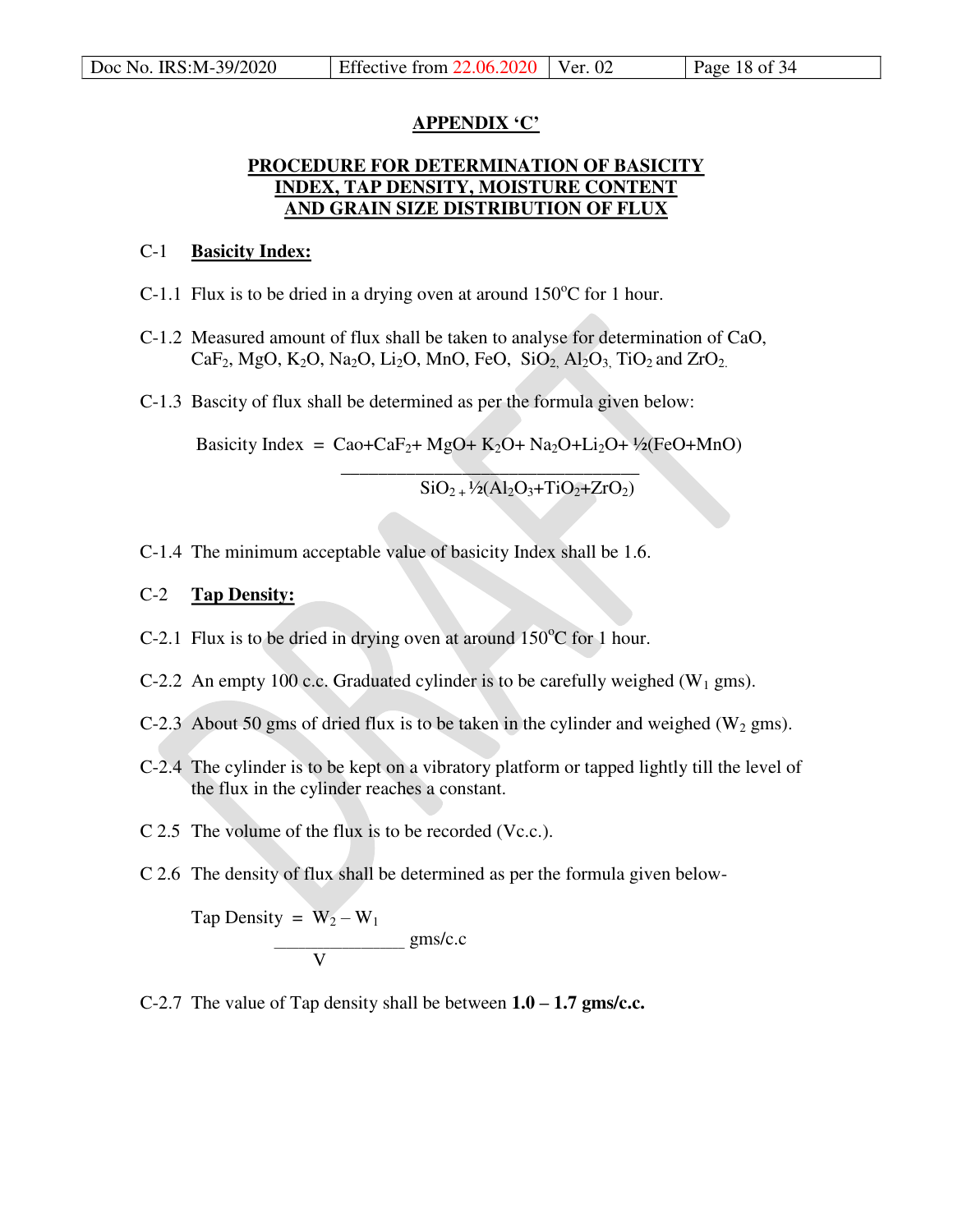# C-3 **Moisture Content:**

- C-3.1 Some quantities of flux say 50 gms. is to be taken in a previously dried glass dish and carefully weighed  $(W_1 \text{ gms})$ .
- C-3.2 The dish is to be placed in a drying oven at  $150^{\circ}$ C for 2 hours.
- C-3.3 The dish is to weighed.
- C-3.4 Clause 3.2 and 3.3 is to be repeated till weight becomes constant  $(W_2 \text{ gms.})$ .
- C-3.5 Moisture content of the flux shall be determined as per the formula given below –

 $W_1$  -  $W_2$ Moisture content =  $\frac{-1}{2}$  ------------------------ X 100%  $W_1$ 

C-3.6 The moisture content of flux shall be maximum **0.3%.**

# C-4 **Grain size distribution:**

- C-4.1 A sieve set is to be prepared consisting of BS: 5, 10, 30, 44 and 100 mesh or corresponding IS sieve No. along with base pan.
- C-4.2 Flux is to be dried in drying oven at around  $150^{\circ}$ C for 1 hour.
- C-4.3 100 gms of dried flux is to be kept at the top most pan and lid placed. The whole sieve set is to be put on a sieve shaker and shaked for 5 minutes.
- C-4.4 The lid shall be opened after 2 minutes and contents of each sieve and bottom pan shall be weighed separately and reported.
- C-4.5 If the sum total of all the weights becomes less than 99.5 gms., the results are to be discarded and repeat experiment shall be carried out.
- C-4.6 The acceptance criteria shall be as per clause 5.2.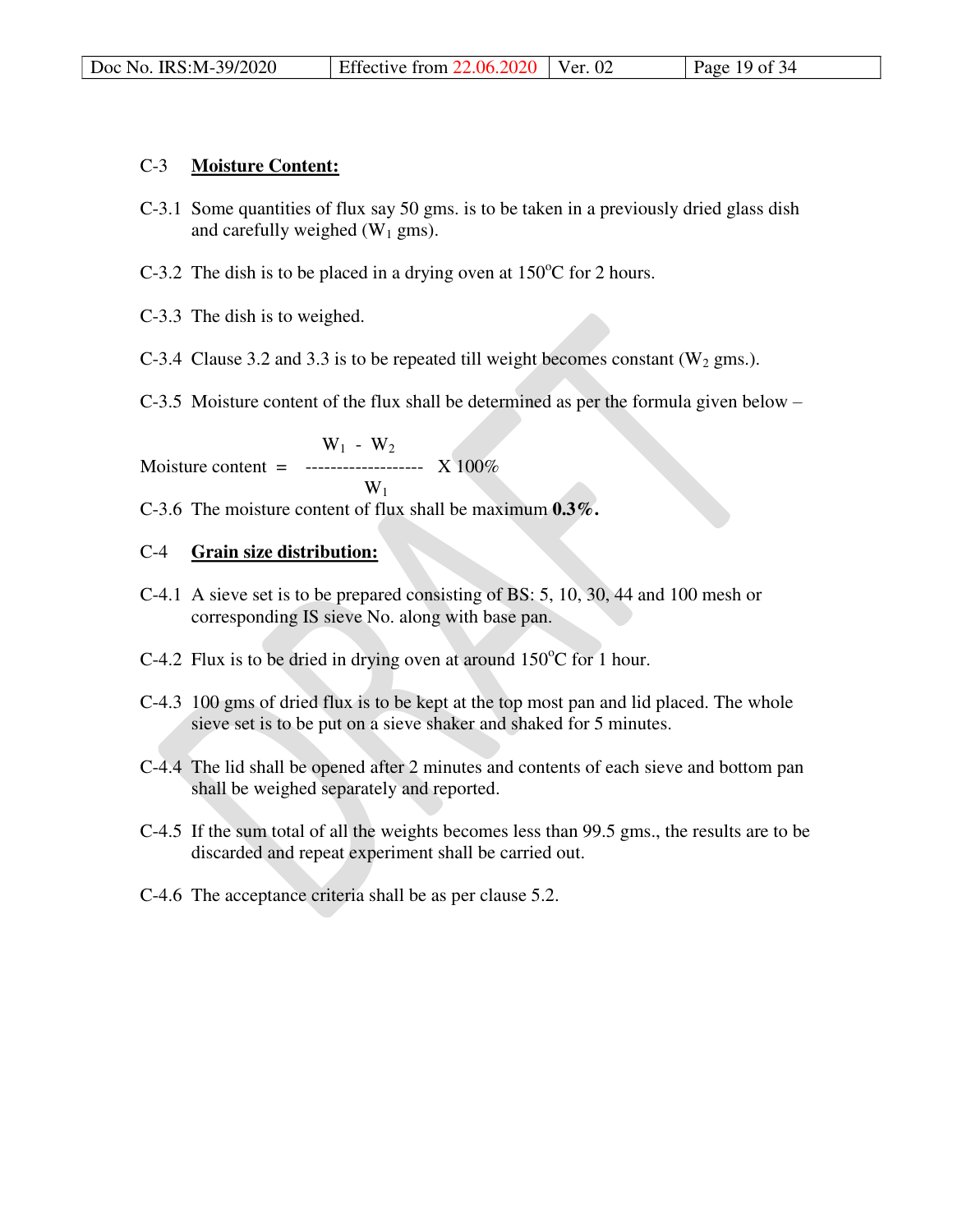# **APPENDIX 'D'**

# **PROCEDURE FOR PREPARATION OF MULTIRUN ALL WELD ASSEMBLY AND TEST PIECES**

D-1 **Preparation of all weld test assembly:**

# D-1.1 **Material**

- D-1.1.1. Parent Plates and Backing Strips: The parent plates used for preparing test assembly and backing strip shall conform to IS: 2002, or any other equivalent specification.
- D-1.1.2 Wire: The wire of 3.15 mm or 4.0 mm or 5.0 mm diameter shall be used. The grade of wire shall correspond to grade of flux as explained in Clause 3.4
- D-1.1.3 Flux: The material to be tested. The flux must be preheated for specified time and temperature as recommended by the manufacturer.
- D-1.2 **Dimensions:** The dimension of plates and backing strips shall be as given below.
	- **(a) Parent Plate**  Length  $-$  600 mm  $\pm$  10 mm  $Breadth$   $150 \text{ mm} \pm 10 \text{ mm}$ Thickness  $20 \text{ mm} \pm 2 \text{ mm}$ Edge Angle  $10^{\circ} \pm 1^{\circ}$ **(b) Backing Strip:**  Length  $\sim$  700 mm  $\pm$  10 mm Breadth - 40 mm - 50 mm Thickness - 10-12 mm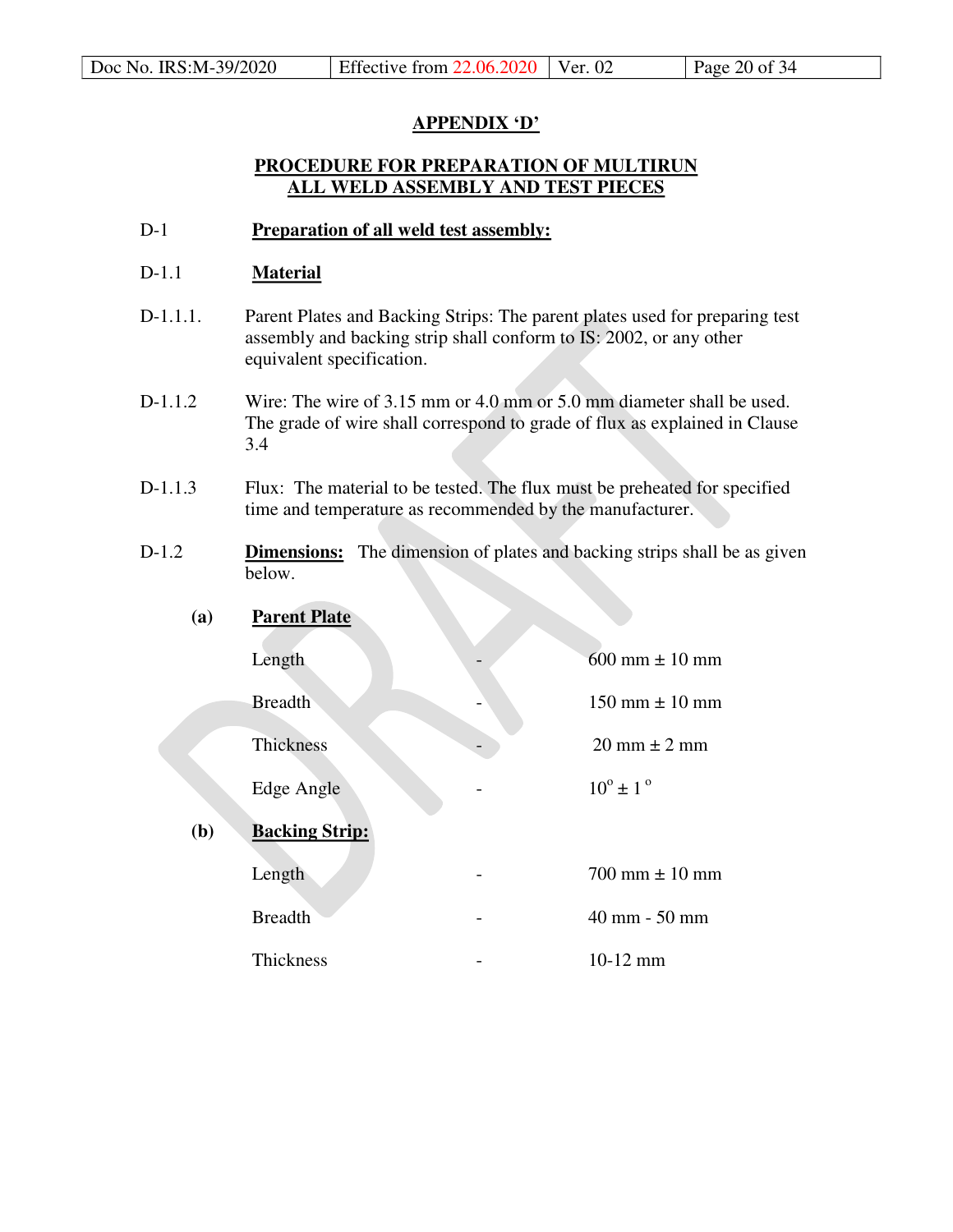# D-1.3 **Pre-setting and Welding:**

- D-1.3.1 The back strip shall be tacked with parent plates at root gap of about  $24 \pm$ 1 mm. The faces to be welded shall be free from dust, dirt, grease, oil or any other foreign material.
- D-1.3.2 Wire shall be fitted on the stand of the machine and flux shall be kept in well-connected flux hopper.
- D-1.3.3 Welding parameters like current, voltage, travel speed etc. shall be adjusted suitably as recommended by manufacturer.
- D-1.3.4 The gap shall then be filled up by using 3.15 mm, 4.0 mm or 5.0 mm diameter of wire in combination with flux in flat position.
- D-1.3.5 Each run shall be properly de-slagged before putting another run on or adjacent to previous run.
- D-1.3.6 The temperature of weld assembly shall be kept between **110<sup>o</sup>C-180<sup>o</sup>C**. For this, inter pass time gap, if necessary shall be maintained.
- D-2 **Preparation of test pieces:**
- D-2.1 **Radiographic/Ultrasonic Examination:**
- D-2.1.1 About 20 mm from both sides of the assembly shall be cut and discarded.
- D-2.1.2 After removal of back strip, assembly shall be subjected to Radiographic/ Ultrasonic examination.
- D-2.1.3 The assembly shall meet the criteria as given in **Clause 5.7.3.3.**
- D-2.1.4 After satisfactory completion of radiographic/Ultrasonic tests, the assembly shall be used for making tensile and impact test pieces.
- D-2.2 **All Weld Tensile Test:**
- D-2.2.1. Two tensile te3st pieces shall be made from weld metal consuming a length of about 300 mm.
- D-2.2.2. The dimension of test piece shall be as per IS: 3613.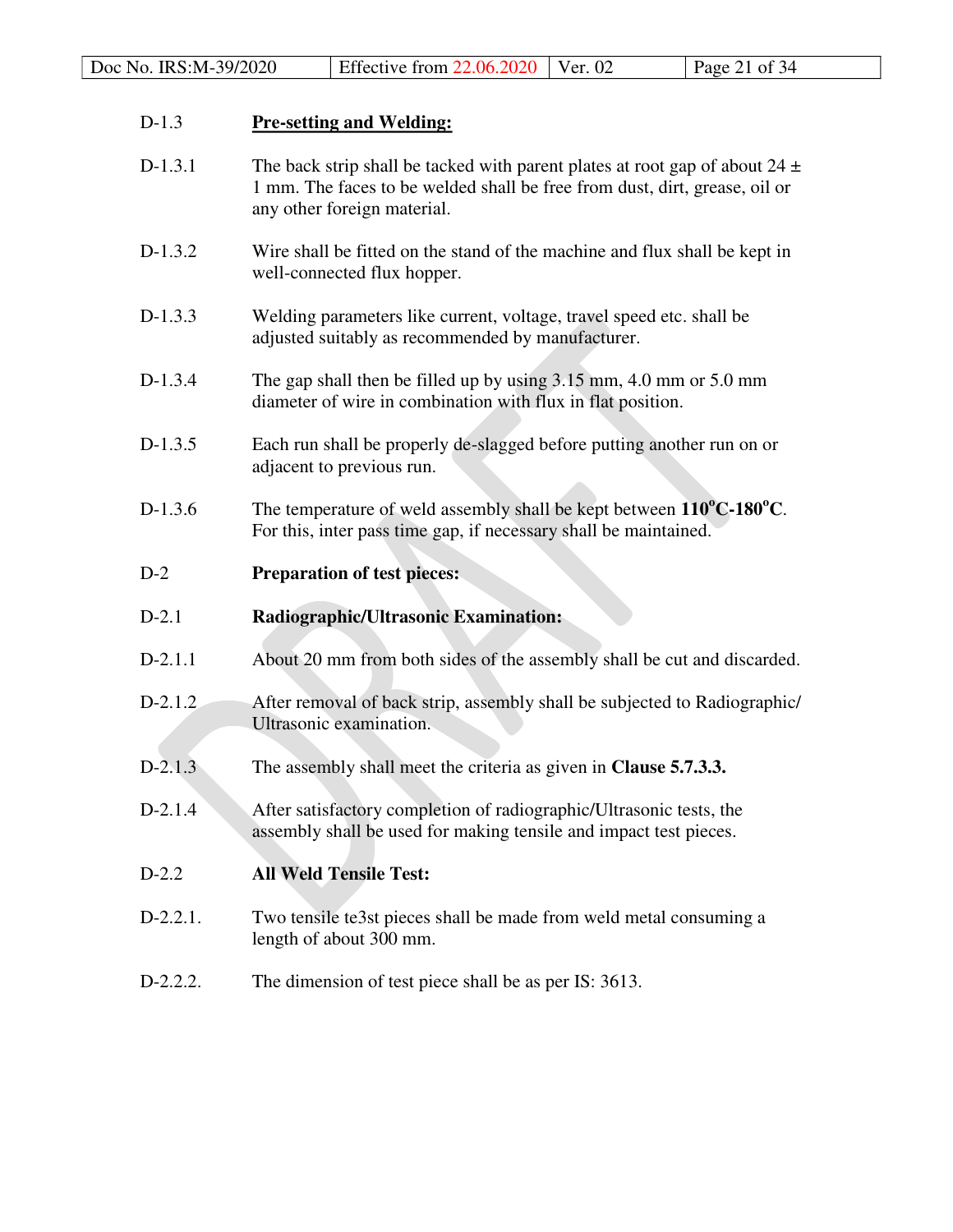| Doc No. IRS:M-39/2020<br>Effective from $22.06.2020$ Ver. 02<br>Page 22 of 34 |  |
|-------------------------------------------------------------------------------|--|
|-------------------------------------------------------------------------------|--|

- D-2.2.3 The test piece shall be tested as per IS: 1608.
- D-2.2.4 The value of both test results shall meet the minimum requirement of offered class as given in **Table-5.**

# D-2.3 **Charpy Impact Test :**

- D-2.3.1 Six test pieces shall be made from the remaining plate.
- D-2.3.2 The dimension of test pieces shall be as per IS: 3613.
- D-2.3.3 From these test pieces, 5 nos. shall be tested as per IS: 1757 at required temperature as indicated in **Table-5** against different classes of wire-flux combinations.
- D-2.3.4 From these five test results, the highest and lowest results shall be discarded. The average of remaining three shall be taken as average impact value.
- D-2.3.5 One test piece shall be kept as spare, which shall be tested in case one more test results is to be discarded because of testing fault.
- D-2.3.6 The individual value of the three tests shall not fall below 20% of the minimum average value given in **Table-5** for respective class. The average value shall meet the minim requirement of offered class as given in **Table-5**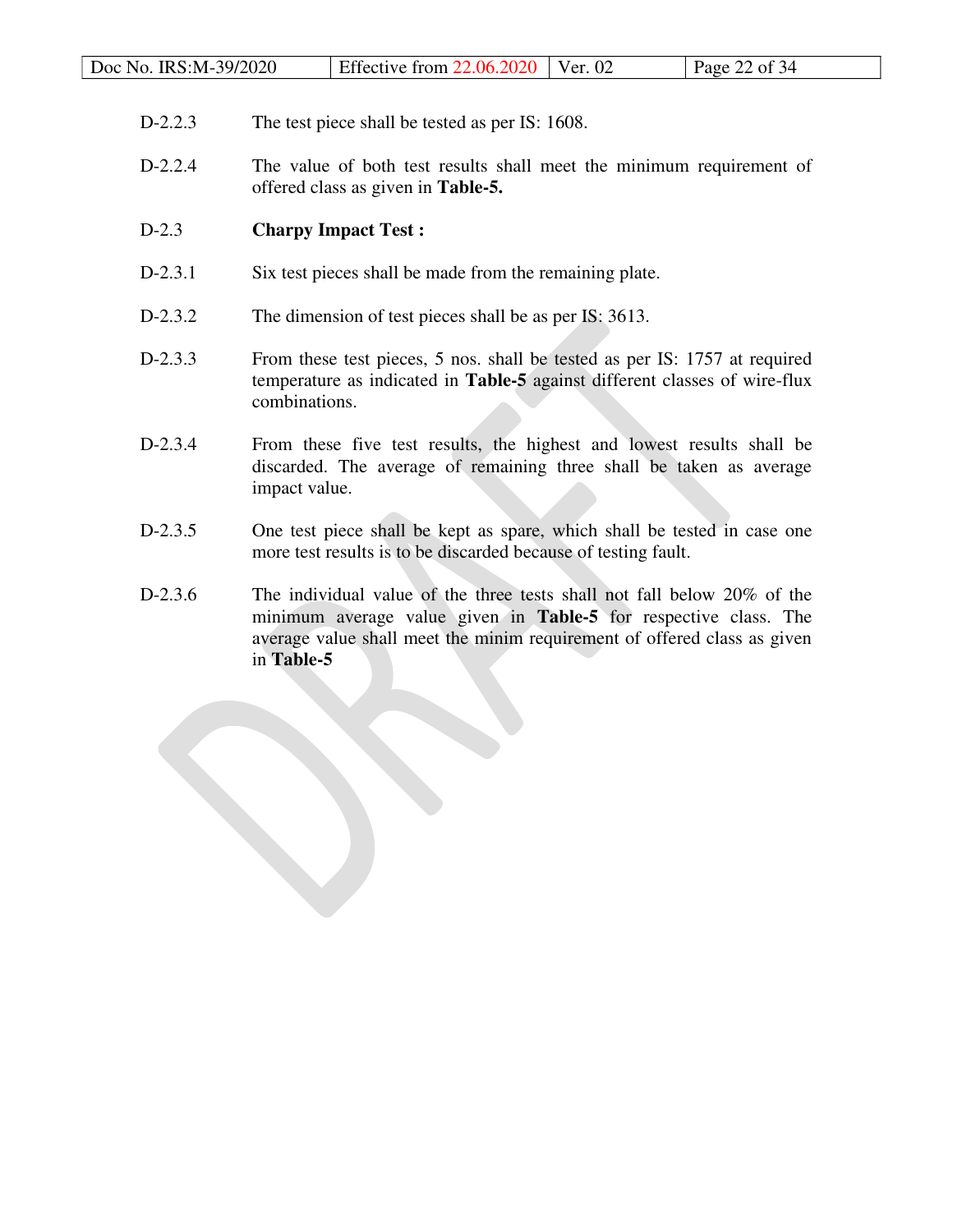# **APPENDIX 'E'**

# **PROCEDURE FOR PREPARATION OF TWO RUN WELD ASSEMBLY AND TEST PIECES**

E-1 **Preparation of two run weld assembly:**

# E-1.1 **Material**

- E-1.1.1 Parent Plate: The parent plates used for preparing test assembly shall conform to IS: 2002, IS: 2062 or any other equivalent specification
- E-1.1.2 Wire: The wire of 3.15 mm or 4.0 mm or 5.0 mm diameter shall be used. The grade of wire shall correspond to grade of flux as explained in Clause 3.4.
- E-1.1.3 Flux: The material to be tested. The flux must be preheated for specified time and temperature as recommended by the manufacturer.
- E-1.2 Dimensions: the dimensions and edge preparation of the plates shall be as given below:

| Length                  | $600 \text{ mm} \pm 10 \text{ mm}$ |
|-------------------------|------------------------------------|
| <b>Breadth</b>          | $150 \text{ mm} \pm 10 \text{ mm}$ |
| Thickness               | $20 \pm 2$ mm                      |
| <b>Edge Preparation</b> | As per IS: 3613                    |

- E-1.3 Presetting & Welding:
- E-1.3.1 The plates shall be tack welded at the ends keeping a gap of about 1 mm-2mm. The faces to be welded shall be free from dust, dirt, grease, oil or any other foreign material.
- E-1.3.2 Wire shall be fitted on the stand of the machine and flux shall be kept in wellconnected flux hopper.
- E-1.3.3 Welding parameters like current, voltage, travel speed etc. shall be adjusted suitably as recommended by manufacturer.
- E-1.3.4 One welding run each shall be given from both the sides of the plates.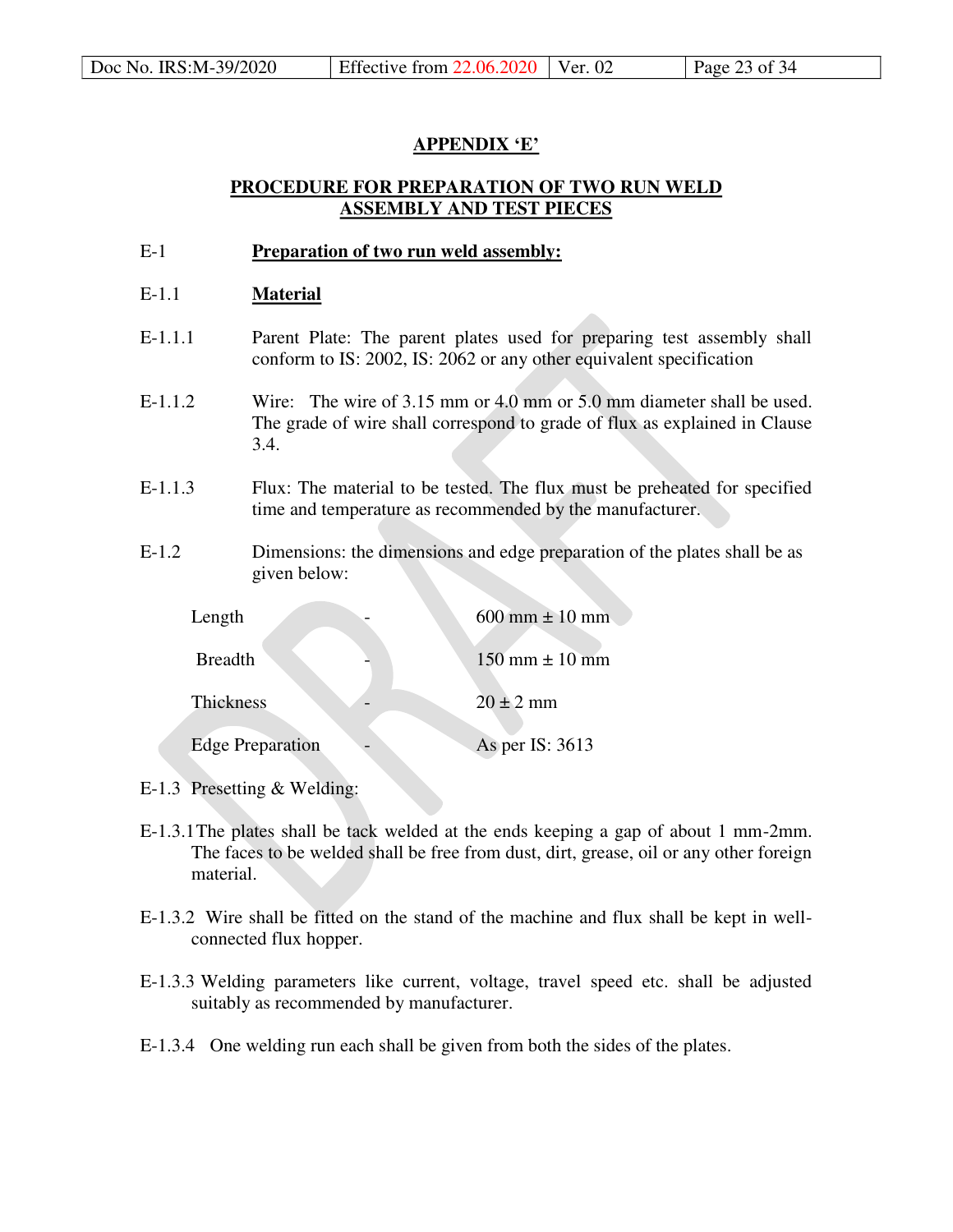| Doc No. IRS:M-39/2020 | Effective from $22.06.2020$   Ver. 02 |  | Page 24 of $34$ |
|-----------------------|---------------------------------------|--|-----------------|
|-----------------------|---------------------------------------|--|-----------------|

- E-1.3.5 The temperature of weld assembly shall be kept between  $110^{\circ}$ C-180<sup>o</sup>C. For this, inter pass time gap, if necessary shall be maintained.
- E-2 Preparation of test pieces:
- E-2.1 Preparation of test pieces:
- E-2.1.1 About 20 mm from both sides of the assembly shall be cut and discarded.
- E-2.1.2 The assembly shall be subjected to Radiographic/Ultrasonic examination, the assembly shall be used for making test pieces.
- E-2.1.3 The assembly shall meet the criteria as given in Clauses 5.7.3.3.
- E-2.1.4 After satisfactory completion of Radiography/Ultrasonic examination, the assembly shall be used for making test pieces.
- E-2.2 Transverse Tensile Test:
- E-2.2.1 Two test pieces shall be made as shown in fig.1.
- E-2.2.2 The test pieces shall be tested as per IS:1608.
- E-2.2. 3 The value of both test results shall meet the minimum requirement of offered class as given in Table-6.
- E-2.3 Bend Test
- E-2.3.1 Bend Test pieces shall be made as shown in fig.1.
- E-2.3.2 The test pieces shall be tested as per IS: 1599. One piece shall be tested keeping one face in tension and other piece with opposite face in tension.
- E-2.3.3 No crack shall appear on the tension face. However, minor cracks at the end may be ignored.
- E-2.4 Charpy Impact Test:
- E-2.4.1 Six test pieces shall be made as shown in fig.1.
- E-2.4.2 The test pieces shall be tested as per IS: 17757.
- E-2.4.3 From these test pieces, 5 nos. shall be tested as per IS: 1757 at temperature as indicated in Table-6 against different classes of wire-flux combinations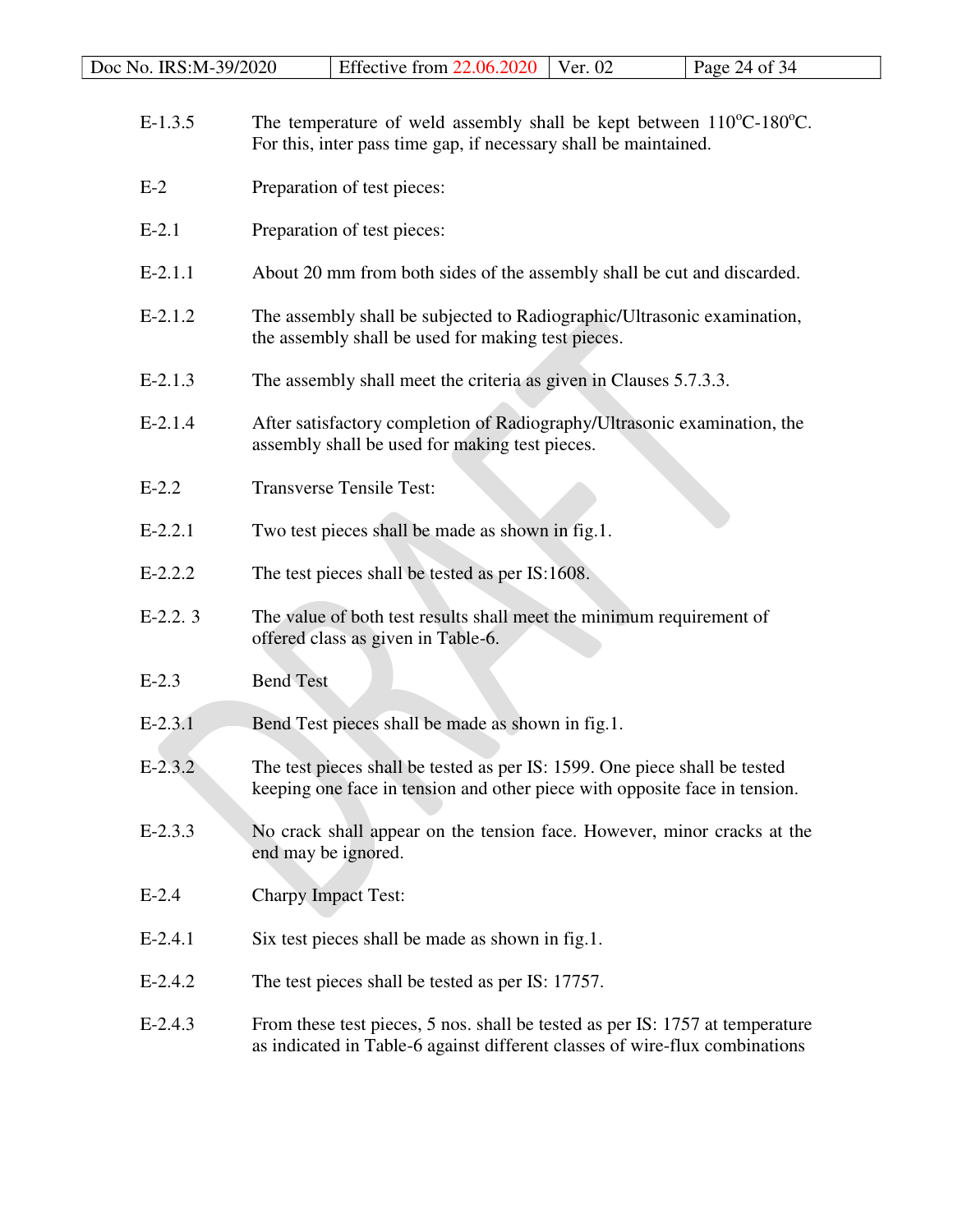| Doc No. IRS:M-39/2020 | Effective from $22.06.2020$   Ver. 02 | Page 25 of 34 |
|-----------------------|---------------------------------------|---------------|

- E-2.4.4 From these five results, the highest and lowest results shall be discarded. The average of remaining three shall be taken as average impact value.
- E-2.4.5 One test piece shall be kept as spare, which shall be tested in case one more test result is to be discarded because of testing fault.
- E-2.4.6 The individual value of all three tests shall not fall below 20% of the minimum average value given in Table-6 for respective class. The average value shall meet the minim requirement of offered class as given in Table-6.

|                 | 50 mm discarded minimum                                                                                        |                                    |
|-----------------|----------------------------------------------------------------------------------------------------------------|------------------------------------|
|                 | 30 mm Bend piece                                                                                               |                                    |
|                 | 30 mm Bend piece                                                                                               |                                    |
|                 | 20 mm discard                                                                                                  |                                    |
| $25 \text{ mm}$ | $25 \text{ mm}$                                                                                                | Transverse<br><b>Tensile Piece</b> |
| $25 \text{ mm}$ | $25 \text{ mm}$                                                                                                | Transverse<br><b>Tensile Piece</b> |
|                 | 20mm discard                                                                                                   |                                    |
|                 | $10 \text{ mm}$<br>$10 \text{ mm}$<br>$10 \text{ mm}$<br>$10 \text{ mm}$<br>$10 \text{ mm}$<br>$10 \text{ mm}$ | Impact                             |
|                 | 50mm discard minimum                                                                                           |                                    |

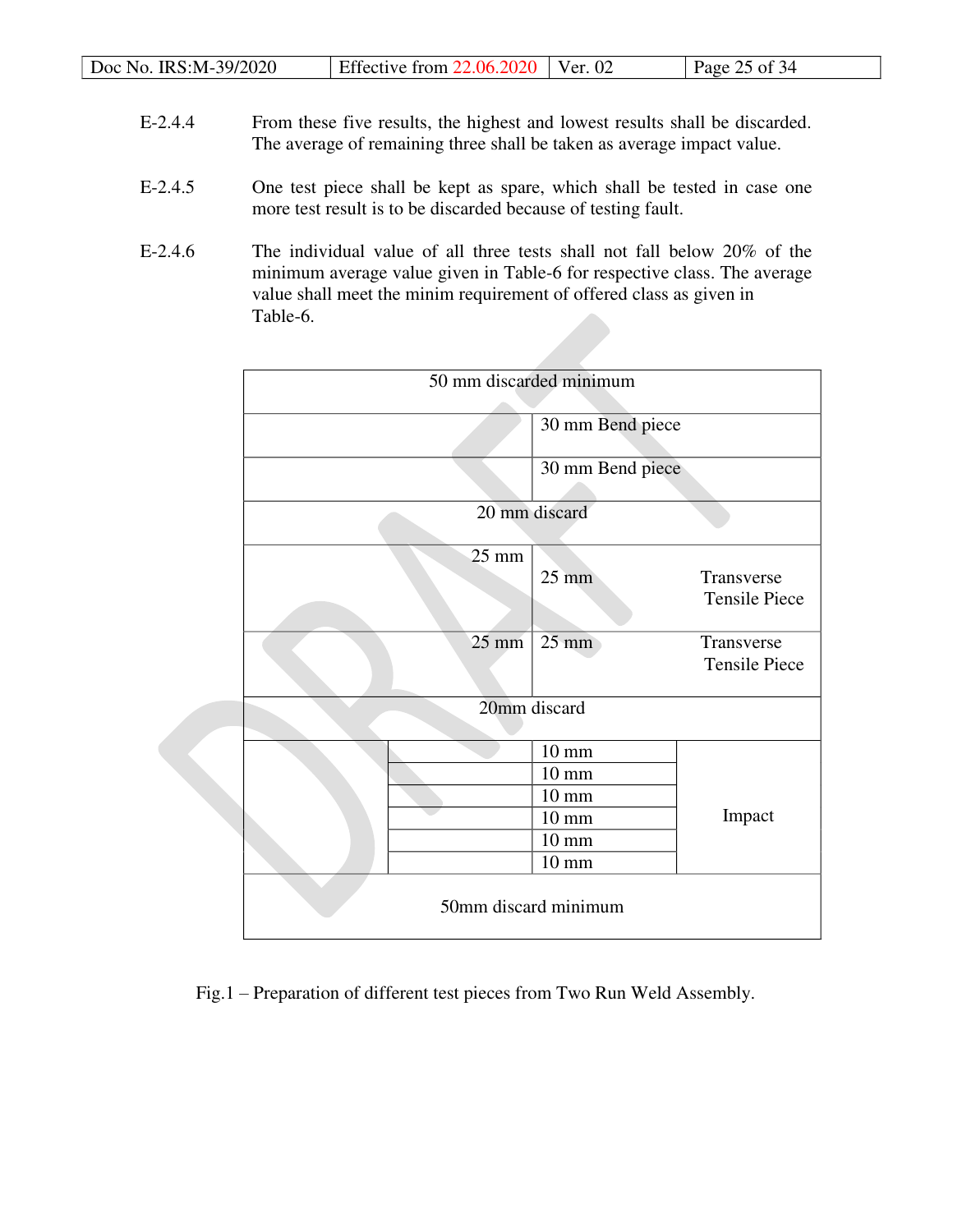# **APPENDIX 'F'**

# **PROCEDURE FOR PREPARATION OF CORROSION RESISTANCE TEST ASSEMBLY AND TESTING**

- F-1 Preparation of Corrosion Resistance Test Assembly:
- F-1.1 Material:
- F-1.1.1 Parent Plate: The parent plates shall conform to Indian Railways Standard Specifications IRS: M-41, IRS: M-42 or their equivalent.
- F-1.1.2 Backing Strip: The backing strip shall conform to IS: 2002, IS: 2062, IS: 2062, IRS: M-41, IRS: M-42 or their equivalent.
- F-1.1.3 Wire: The wire of 3.15 mm or 4.0 mm or 5.0 mm diameter shall be used. The grade of wire shall correspond to grade of flux as explained in Clause 3.4.
- F-1.1.4 Flux: The material to be tested. The flux must be preheated for specified time and temperature as recommended by the manufacturer.
- F-1.2 Dimension: The dimensions of plates and backing strips shall be as given bellow:

| (a) | <b>Parent Plate:</b>  |                      |
|-----|-----------------------|----------------------|
|     | Length                | $300$ mm $\pm 10$ mm |
|     | <b>Breadth</b>        | $150$ mm $\pm 10$ mm |
|     | Thickness             | $10mm \pm 2mm$       |
|     | Edge Angle            | $10 \pm 1$           |
| (b) | <b>Backing Strip:</b> |                      |
|     | Length                | $400$ mm $\pm 10$ mm |
|     | <b>Breadth</b>        | $50$ mm $\pm 10$ mm  |
|     | Thickness             | $10 \pm 2 \text{mm}$ |

F-1.3 Pre-setting and Welding: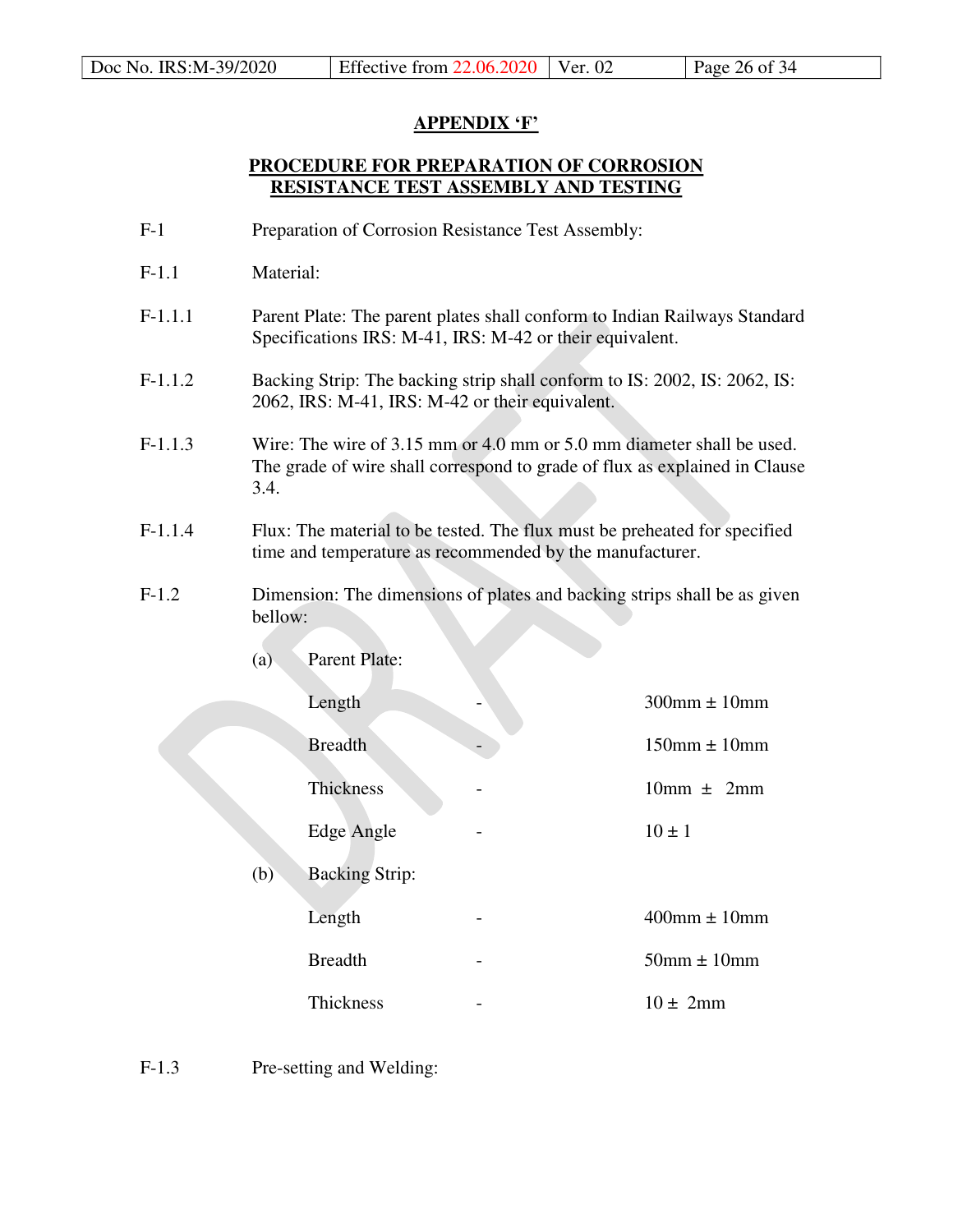| Doc No. IRS:M-39/2020 | Effective from 22.06.2020                                                                                                                                                                                                                                                                                                                                | Ver. 02                                                                                                                   | Page 27 of 34 |  |  |  |  |
|-----------------------|----------------------------------------------------------------------------------------------------------------------------------------------------------------------------------------------------------------------------------------------------------------------------------------------------------------------------------------------------------|---------------------------------------------------------------------------------------------------------------------------|---------------|--|--|--|--|
| $F-1.3.1$             | The back strip shall be tacked with parent plates at root gap of about $24 \pm$<br>1 mm. The faces to be welded shall be free from dust, dirt, grease, oil or<br>any other foreign material.                                                                                                                                                             |                                                                                                                           |               |  |  |  |  |
| $F-1.3.2$             | well-connected flux hopper.                                                                                                                                                                                                                                                                                                                              | Wire shall be fitted on the stand of the machine and flux shall be kept in                                                |               |  |  |  |  |
| $F-1.3.3$             |                                                                                                                                                                                                                                                                                                                                                          | Welding parameters like current, voltage, travel speed etc. shall be<br>adjusted suitably as recommended by manufacturer. |               |  |  |  |  |
| $F-1.3.4$             | The gap shall then be filled up by using $3.15$ mm or $4.0$ mm or $5.0$ mm<br>diameter of wire in combination with flux in flat position.                                                                                                                                                                                                                |                                                                                                                           |               |  |  |  |  |
| $F-1.3.5$             | Each run shall be properly de-slagged before putting another run on or<br>adjacent to previous run.                                                                                                                                                                                                                                                      |                                                                                                                           |               |  |  |  |  |
| $F-1.3.6$             | The temperature of weld assembly shall be kept between $110^{\circ}$ C-180 <sup>°</sup> C.<br>For this, inter pass time gap, if necessary, shall be maintained.                                                                                                                                                                                          |                                                                                                                           |               |  |  |  |  |
| $F-1.3.7$             | Two such test assemblies shall be prepared as shown in fig.2.                                                                                                                                                                                                                                                                                            |                                                                                                                           |               |  |  |  |  |
| $F-2$                 | <b>Preparation of Test Pieces:</b>                                                                                                                                                                                                                                                                                                                       |                                                                                                                           |               |  |  |  |  |
| $F-2.1$               | After removing the back plate a square panel of 100mm x 100mm x 10mm<br>shall be removed from center as shown in fig.3.                                                                                                                                                                                                                                  |                                                                                                                           |               |  |  |  |  |
| $F-2.2$               | A test panel of 100mm x 100 mm x 6mm shall be prepared as shown in<br>fig.4 by shaping.                                                                                                                                                                                                                                                                  |                                                                                                                           |               |  |  |  |  |
| $F-2.3$               | The whole test panel shall be thoroughly polished.                                                                                                                                                                                                                                                                                                       |                                                                                                                           |               |  |  |  |  |
| $F-2.4$               | Two such panels shall be prepared from two test assemblies.                                                                                                                                                                                                                                                                                              |                                                                                                                           |               |  |  |  |  |
| $F-2.5$               | One blank panel of same dimensions shall be prepared using same<br>material of parent plates.                                                                                                                                                                                                                                                            |                                                                                                                           |               |  |  |  |  |
| $F-3$                 | <b>Testing:</b>                                                                                                                                                                                                                                                                                                                                          |                                                                                                                           |               |  |  |  |  |
|                       | Two test panels with weld bead at middle along with one blank panel shall<br>be subjected to corrosion test at a temperature of $42^{\circ}$ C- $48^{\circ}$ C with<br>humidity between 95%-100% as per Clause 18.0 of IS: 101. Condition of<br>the weld and parent metal surfaces shall be examined after a period of<br>seven day exposure as follows. |                                                                                                                           |               |  |  |  |  |

1st 24 hours - The weld assembly shall be Exposed as indicated in Cl.F-3.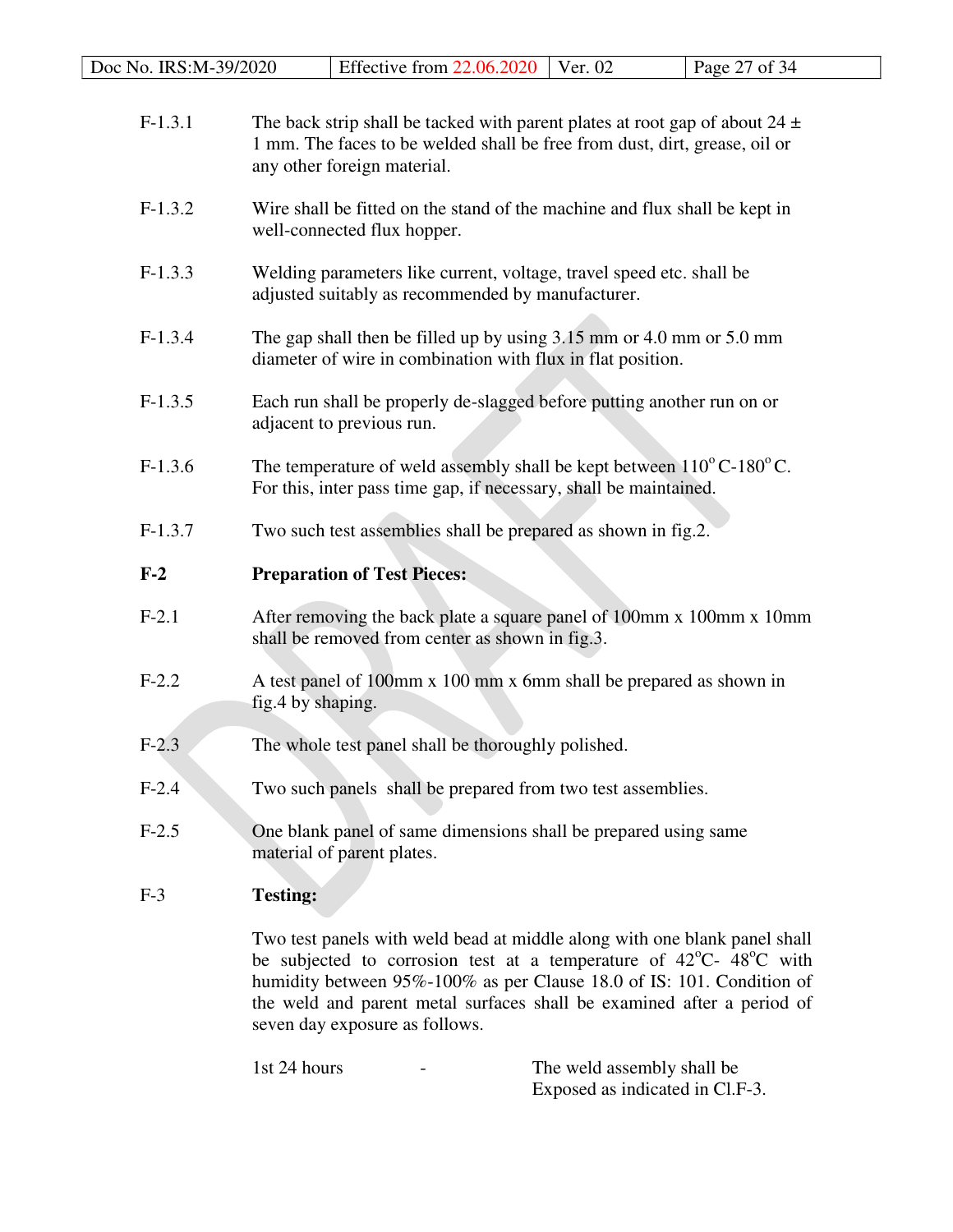| 2 <sup>nd</sup> 24 hours               | $\overline{\phantom{a}}$ | Air-dried at ambient temperature.               |
|----------------------------------------|--------------------------|-------------------------------------------------|
| $3^{\text{rd}}$ to $7^{\text{th}}$ day | $\overline{\phantom{0}}$ | The weld assembly shall be<br>exposed as above. |

# F-4 **Acceptance Criteria:**

 There shall not be any significant difference in the appearance of the parent plate, heat affected zone and weld zone with respect to corrosion.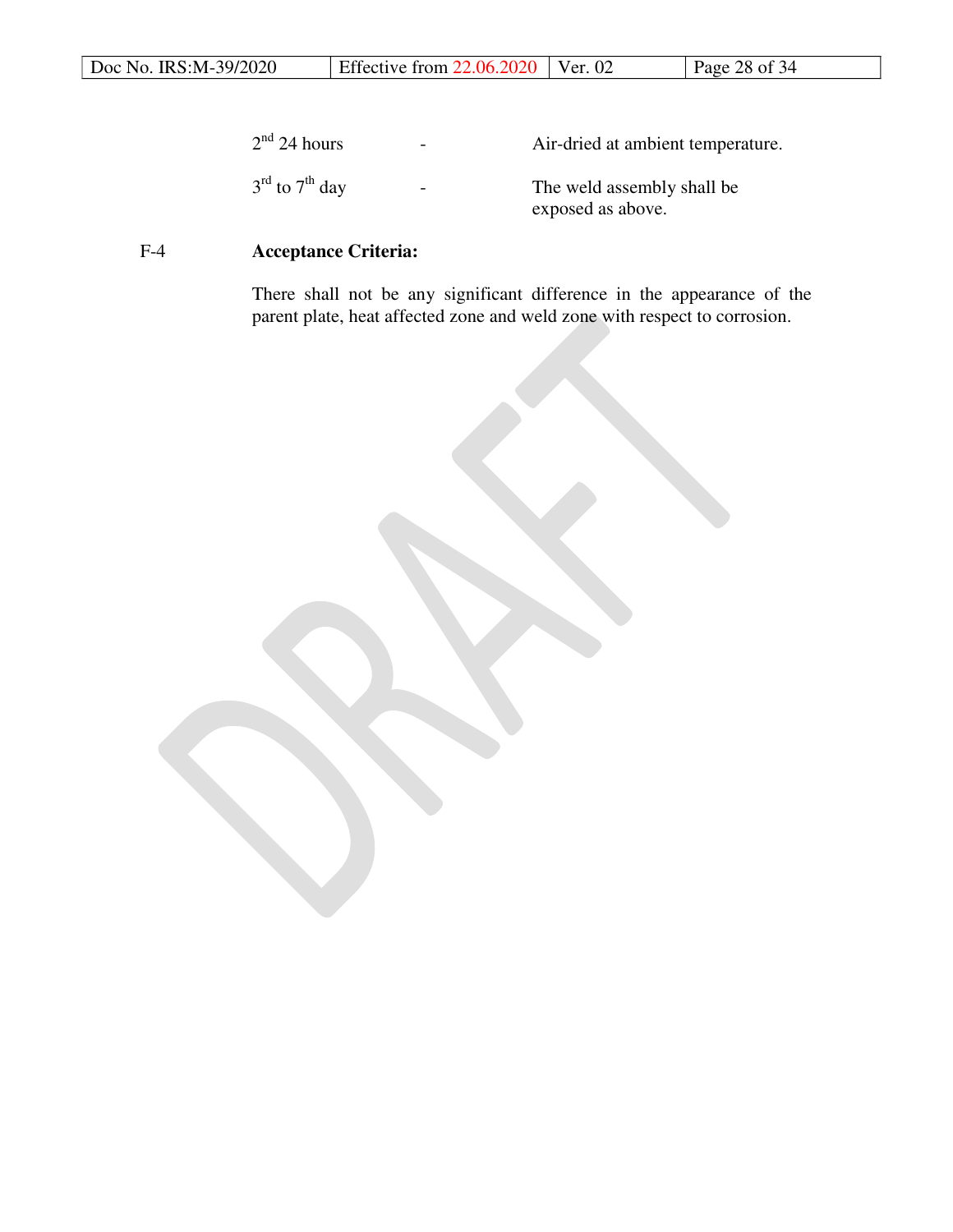

Fig.2 - Presenting of Plates & back strip before welding.



Fig.3 - Middle part of the assembly for making the test panel.



Fig.4- Plan & Elevation of the test panel.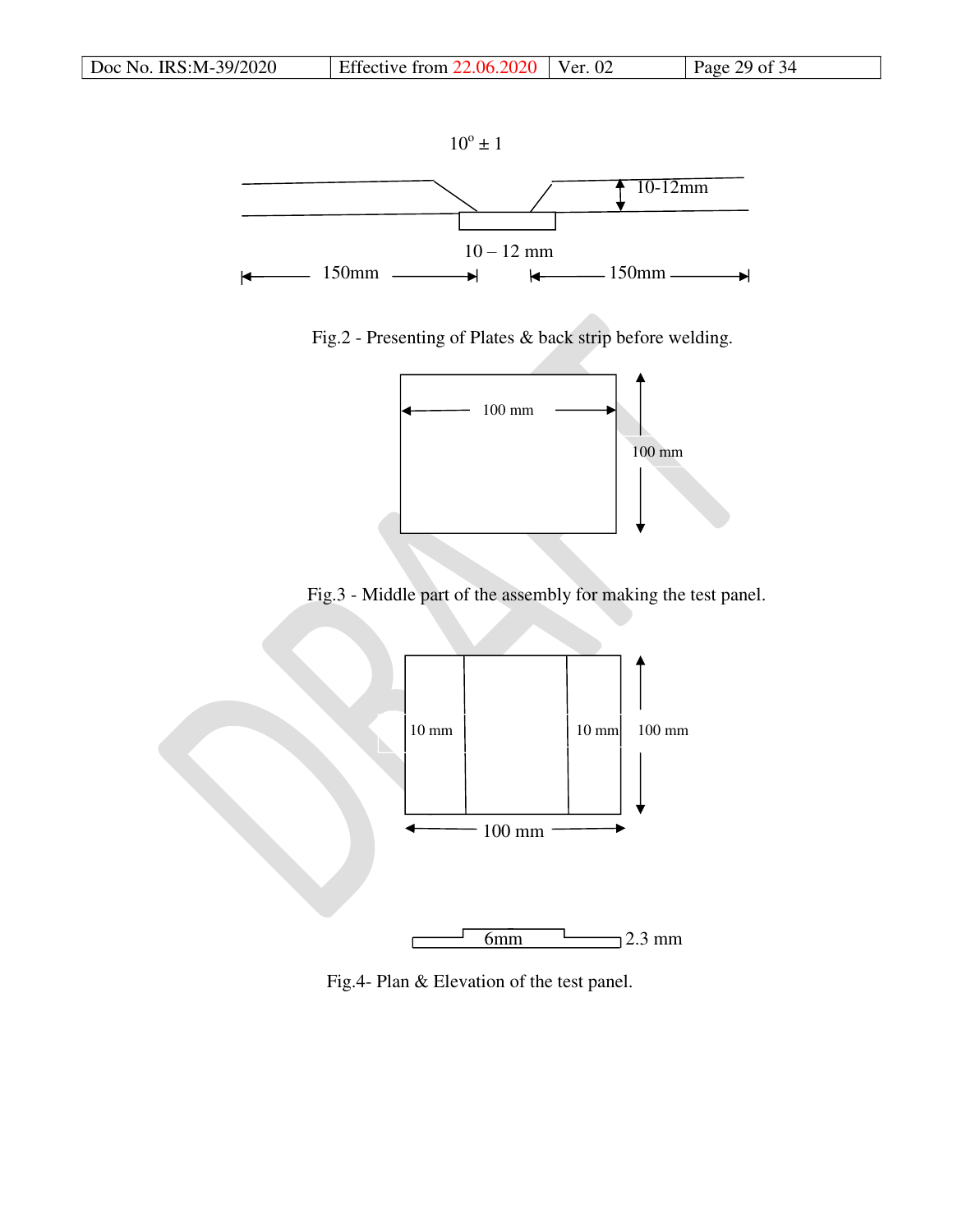# **APPENDIX "G"**

# **GENERAL CONDITIONS, PROCEDURE FOR APPROVAL AND OTHER RELEVANT INFORMATION**

- G-1 All the firms seeking RDSO approval must have ISO-9001/9002 certification for their product.
- G-2 All correspondence must be addressed to **Executive Director (M&C), RDSO/Lucknow-226 011.**
- G-3 All the payments must be made in the form of Demand Draft drawn in favour of "Executive Director (Finance), R.D.S.O., Lucknow" and forwarded to the address given in clause G-2. Payment in any other form shall not be accepted.
- G-4 In the application form, where space provided against any item is not adequate and where separate documents are to be attached as annexure, the same shall be allotted a number and the number shall be referred against the relevant item in the main body of the application form.
- G-5 The information given in reply to queries and various items of application form shall be clear, precise and to the point.
- G-6 All the items given on the application form shall be filled and no item shall be left blank or incomplete.
- G-7 The original application form shall be duly filled up and submitted to Executive Director(M&C), RDSO, Lucknow along with covering letter and list of annexure. The duly filled questionnaire form (one for each brand) shall also be submitted along with technical literature and latest test report with batch no. and date.
- G-8 On receipt, the application form shall be subjected to technical scrutiny. If on the basis of the information furnished in the application form, the infrastructure at the firm's Works are prima facie considered to be sufficient/satisfactory, the firm will be advised to deposit requisite inspection charges. Otherwise, the deficiencies observed will be conveyed to the firm for rectification.
- G-9 It is required to pay two days' inspection charges for initial approval and one day's charge for periodic inspection and sampling up to six brands of wire and flux.
- G-10 On receipt of inspection charges, RDSO official will visit the firm premises to inspect the infrastructure and facilities to assess technical capability of the firm for manufacturing such brands of wire/flux as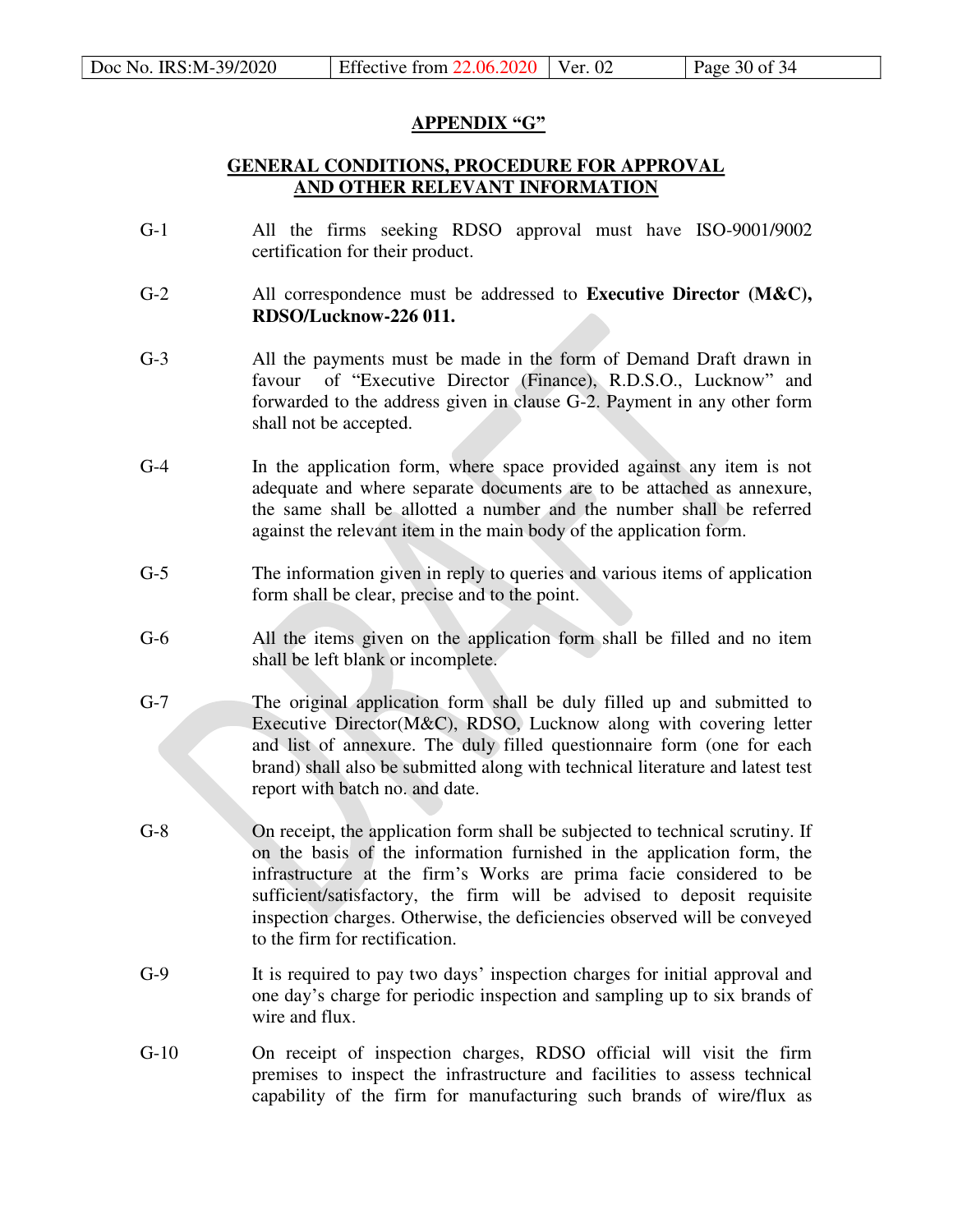offered. The date of inspection will be conveyed to the firm well in advance.

G-11 During the visit, the inspecting official shall have access to all the department of manufacturer's Works, which concern the production, testing and quality assurance of the brands for which approval is sought. The manufacturer shall offer to inspecting official all the reasonable facilities to undertake assessment.

# **G-12 Sampling:**

- G-12.1 For initial approval:
- G-12.1.1 During inspection if infrastructure/facilities are found sufficient /satisfactory, RDSO officer shall select samples of the offered brands as per sampling plan as given in Appendix 'H' for testing at RDSO. He shall satisfy himself that the packaging of the brands are being made as per clause 4.4 for wire and 5.6 for flux of the specification. Half of the quality sampled shall be treated as counter sample, which are to be preserved by the firm in safe custody till the approval is granted or otherwise. If approval is granted, these counter samples are to be preserved till the shelf life of the product is over. Other half shall be the sample for testing.,
- G-12.1.2 An inspection report shall be submitted to competent authority for approval. If approved, estimate of testing charges shall be sent to the firm by post.
- G-12.2 For periodic approval:

 The inspection and sampling procedure will be same as above except that a joint report shall be drawn duly signed by both the inspecting official and representative of the firm. To save time, estimate of testing charges shall be3 handed over on the spot after satisfactory inspection and sampling. The joining inspection report shall be submitted to competent authority for ratification and the competent authority shall reserve the right to withdraw further proceeding if joint inspection and sampling is found satisfactory after due scrutiny.

- G-13 For the purpose of sampling, the firm must submit minimum nos. of spools of 3.15 mm, 4 mm and/or 5 mm dia. of wire and/or minimum quantity of flux as mentioned in sapling plan at Appendix 'H'. failing which sampling of the brand shall not be carried out. Part sampling of any brand is not allowed.
- G-14. Based on the estimate, the firm shall send the testing charges in the form of Demand Draft along with the selected samples to Welding Section of M&C Directorate, RDSO within 15 days from the date of inspection. Samples without testing charges shall not be accepted.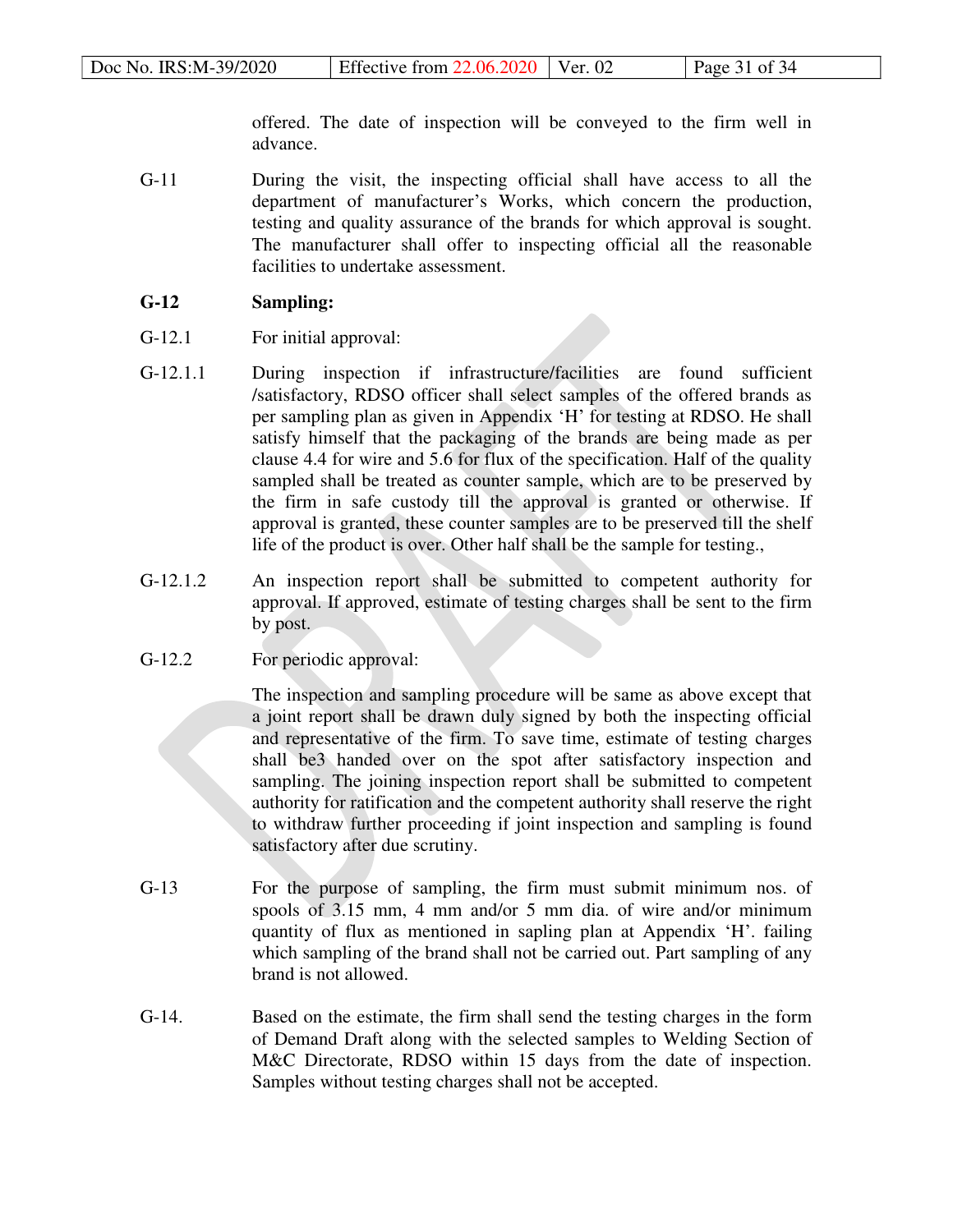| Doc No. IRS:M-39/2020 | Effective from $22.06.2020$                                                                                                                                                                                                                                                                                                                                                 | Ver. 02                                                                                                                                      | Page 32 of 34 |
|-----------------------|-----------------------------------------------------------------------------------------------------------------------------------------------------------------------------------------------------------------------------------------------------------------------------------------------------------------------------------------------------------------------------|----------------------------------------------------------------------------------------------------------------------------------------------|---------------|
| $G-15$                | In case testing charges are sent in part, testing shall be undertaken of those<br>brands only for which testing charges have been received. The sampling of<br>those brands for which testing charges have not been received will be<br>treated null and void. Fresh inspection and sampling shall be carried out if<br>the firm desires to get approval for those brands.  |                                                                                                                                              |               |
| $G-16$                | After receipt of the samples along with testing charges, the brands offered<br>will be tested as per the Specification.                                                                                                                                                                                                                                                     |                                                                                                                                              |               |
| $G-17$                | If the test results re found satisfactory, the firm as well as the brands<br>offered will get approval. The name of such brands and manufacturer will<br>appear against the respective IRS class in the ensuing approval list.<br>Approval certificate to this effect will be issued to the firm.                                                                           |                                                                                                                                              |               |
| $G-18$                | In case any of the brands offered fails to conform to this specification, the<br>same shall be communicated to the firm with detailed test results. If none<br>of the brands meets the specification, the firm shall not get approval.                                                                                                                                      |                                                                                                                                              |               |
| $G-19$                | Testing equipment, namely UTM and Impact Testing Machine must be<br>calibrated once in a year.                                                                                                                                                                                                                                                                              |                                                                                                                                              |               |
| $G-20$                | During inspection, photocopies of the following documents must be<br>submitted by the firm:<br>Telephone Bill/any other document for ownership of the factory.<br>(i)<br>Calibration certificate of UTM, Impact Testing Machine not more<br>(ii)<br>than one year old.<br>Latest Income Tax Clearance Certificate.<br>(iii)<br>Valid ISO accreditation certificate.<br>(iv) |                                                                                                                                              |               |
| $G-21$                | The firm shall maintain the following registers and records that shall be<br>offered to inspecting official for scrutiny during inspection.                                                                                                                                                                                                                                 |                                                                                                                                              |               |
| (a)                   | <b>Attendance Register</b>                                                                                                                                                                                                                                                                                                                                                  | Indicating that Production In charge and<br>Quality Control In charge having requisite<br>qualification are in regular pay roll.             |               |
| (b)                   | Inspection/Quality<br><b>Control Register</b>                                                                                                                                                                                                                                                                                                                               | Indicating that the Inspection and Quality<br>Control of raw material and finished goods<br>are being done regularly as per approved<br>QAP. |               |

 (c) Rejection Register - Indicating that the substandard raw material and finished goods are effectively filtered out.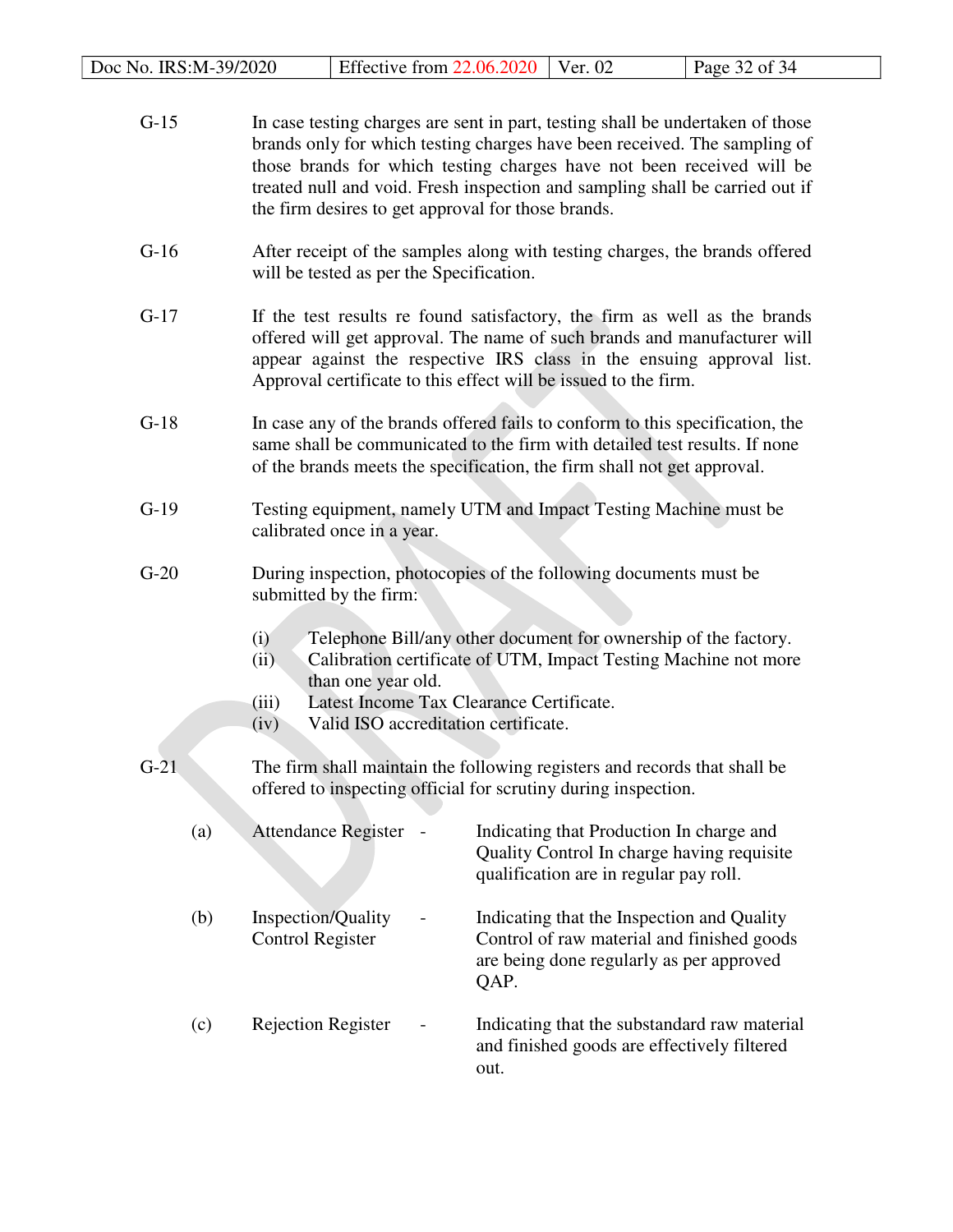| Doc No. IRS:M-39/2020<br>Page 33 of $34$<br>Effective from $22.06.2020$ Ver. 02 |  |
|---------------------------------------------------------------------------------|--|
|---------------------------------------------------------------------------------|--|

- (d) Customer Complain Indicating the means and measures adopted Register to handle customer complaint.
- G-22 The assessment report will be issued by RDSO on 1st July every year. This report with approved list will be valid for the period of three years from the due date of issue of the report. After expiry of the validity period, the brands have to be re-assessed for further approval.
- G-23 Procedure of re-approval will start at least one year before the expiry of the validity. RDSO will normally send the call letter for submitting application for processing. If, however the same is not received by the firm, the firm has to send filled Questionnaire Form, Batch Test Certificate and Technical Leaflet along with inspection charges late3st by 31<sup>st</sup> August without waiting for call letter.
- G-24 If, at any point of time, it so happens that none of the brands of wire or flux manufactured by the firm has valid approval, then the approval of the firm shall automatically stand null and void. In such cases, the firm desirous of getting approval for its product has to apply as a new firm and go through the process of initiation approval. However, if the firm applies for re-approval within such time that its products if approved can be enlisted in the approval report whose due date of publication is within one year from the expiry of the last validity, the firm's application may be considered by approving authority depending on the merit of the case.
- G-25 The firm shall not shift the place of manufacture without due verification and approval of RDSO, which will make the firm liable for delisting.
- G-26 The firm shall not change the chemistry of wire and flux, grain size distribution, basicity, current condition and other welding parameters without approval of RDSO, which will make the brand liable for delisting.
- G-27. All the new firms/new products of an approved firm will be given approval in Part-II. The products approved in Part-II will be eligible for developmental/trial/educational/part orders. The product will be eligible for up gradation to part-I i.e. regular approval only after specified period of time and successful supply of specified quantity of material to Railways/Pus. Extant DOP of M & C Directorate will be followed for upgrading downgrading/delisting of firms.
- G-28 RDSO may pick up samples for quality audit from any Zonal Railway Workshops or Production Units randomly to assess the quality of supply. If the quality of supply is not found conforming to the specification, the firm will be advised to attend joint inspection. If the complain is established during joint inspection it will be treated as a customer complain and appropriate action will be taken against the firm as per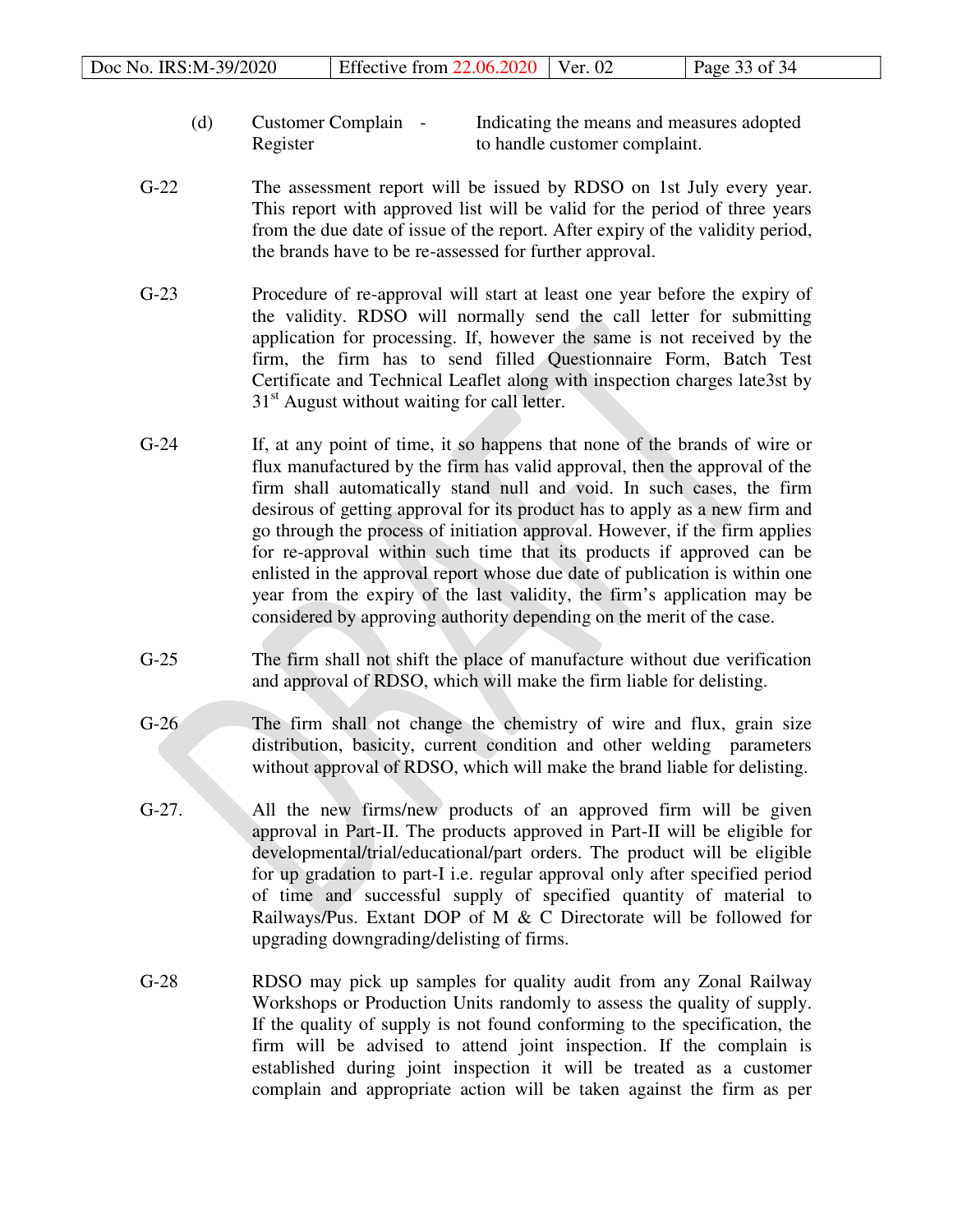extant DOP of M&C Directorate. Established complains received directly from the customer will also be taken into account for the purpose of taking action against the erring firm.

G-29 The firm shall have a minimum turnover, the value of which may vary from time to time. The firm has to submit documentary evidence in support of its statement of annual turnover.